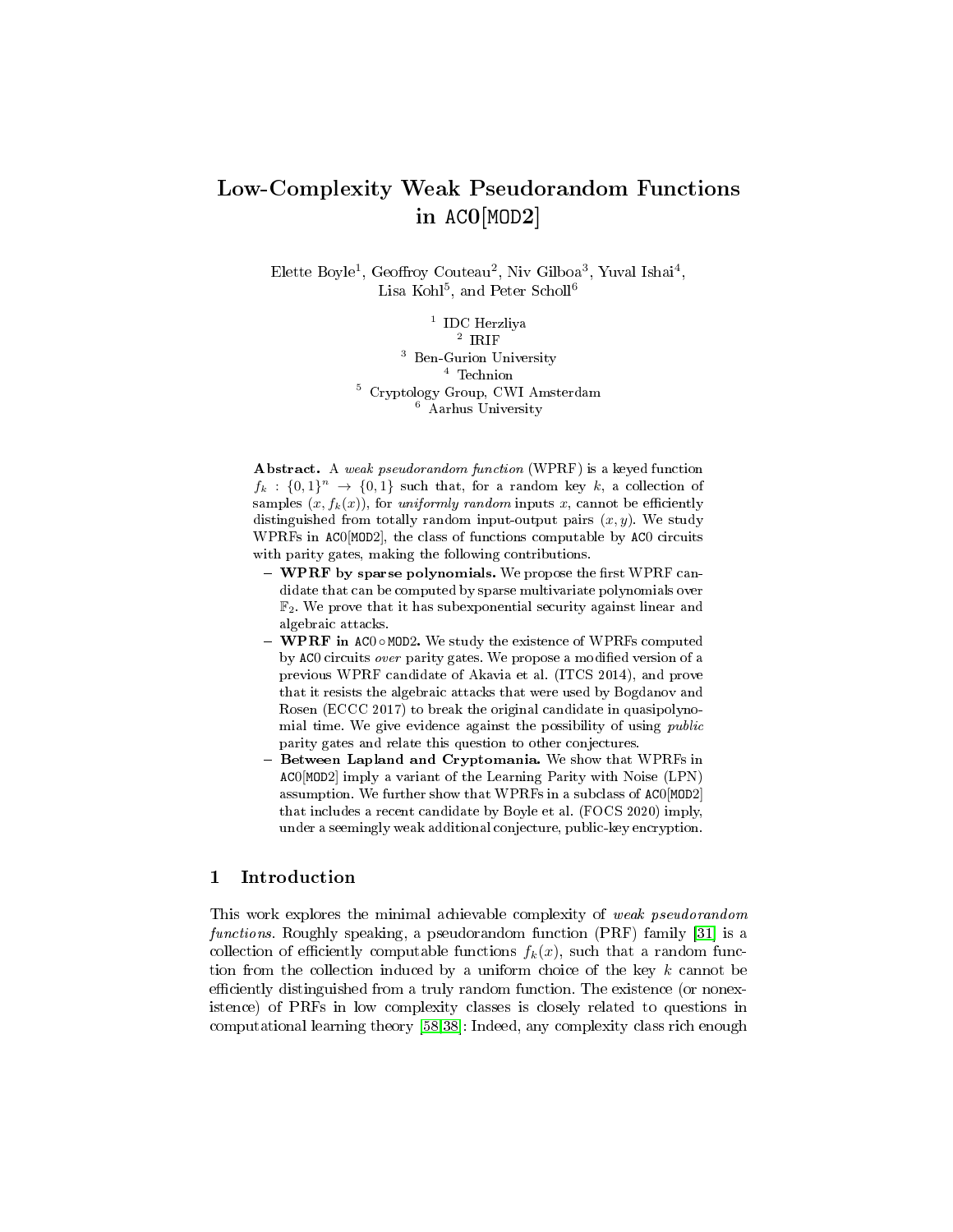to contain PRFs is inherently unlearnable, even when membership queries are allowed. In this light, understanding the feasibility of low-complexity PRFs corresponds to exploring the border between the learnable and the unlearnable. More broadly, the study of low-complexity PRFs has proven to be a rich and fruitful research direction, motivated by many connections with circuit lower bounds  $[54,43,56]$  $[54,43,56]$  $[54,43,56]$ , derandomization  $[49,61]$  $[49,61]$ , and "high-end" cryptographic applications [\[2](#page-26-0)[,42,](#page-28-6)[17,](#page-26-1)[14](#page-26-2)[,8](#page-26-3)[,15\]](#page-26-4).

We focus on the existence of weak pseudorandom functions (WPRFs) in AC0[MOD2], the class of polynomial-size, constant-depth circuits over AND, OR, XOR gates and negations.[1](#page-1-0)

Informally, a WPRF relaxes a PRF by restricting the distinguisher to only get input-output pairs for *uniformly random* inputs  $x$ , as opposed to chosen inputs  $x$ . WPRFs imply hardness results for learning (without membership queries) under the uniform distribution, and can serve as useful building blocks for most "symmetric" cryptographic primitives, such as private-key encryption and message authentication [\[46\]](#page-28-7). As a result, minimizing their complexity can lead to improving the complexity of these primitives.

Levels of security. We say that a WPRF has quasipolynomial, subexponential, or exponential security when the distinguisher's circuit size is bounded by a corresponding function of the key length. Concretely, there exists  $c > 0$  such that every circuit of size  $T = n^{\log^c n}$ ,  $T = 2^{n^c}$ , or  $T = 2^{cn}$  (respectively) has at most  $1/T$  distinguishing advantage between  $f_k$  and a random function, for all sufficiently large key lengths  $n$ , given unlimited access to examples on uniformly random inputs. In the case of quasipolynomial and subexponential security, we can equivalently let  $n$  be the input length, since the key length and input length are polynomially related. In this work we consider subexponential security by default. This is typically the best level of security achieved by constructions from standard cryptographic assumptions.

WPRFs in low complexity classes. We return to the question of WPRFs in AC0[MOD2]. At the lower end, much is known about the power and limitations of AC0. This includes unconditional circuit lower bounds (e.g. AC0 cannot compute parity [\[28](#page-27-2)[,32\]](#page-27-3)), derandomization (e.g. AC0 cannot distinguish any polylog-wise independent distribution from the uniform distribution [\[16\]](#page-26-5)), and learning algorithms (e.g. AC0 can be learned from quasipolynomially many samples under the uniform distribution [\[41\]](#page-27-4)). The latter imply, in particular, that AC0 cannot contain a WPRF with better than quasipolynomial security. Slightly above AC0[MOD2], the picture is also relatively clear: strong PRFs with subexponential security exist in the class TC0 (of polynomial-size constant-depth circuits with

<span id="page-1-0"></span><sup>&</sup>lt;sup>1</sup> More precisely,  $AND/OR/XOR$  gates can have an unbounded fan-in, and depth is defined to be the length of the longest path from an input to the output, not counting negations. As is common in the study of constant-depth PRFs, we consider the complexity of mapping the input to the output when the key is fixed.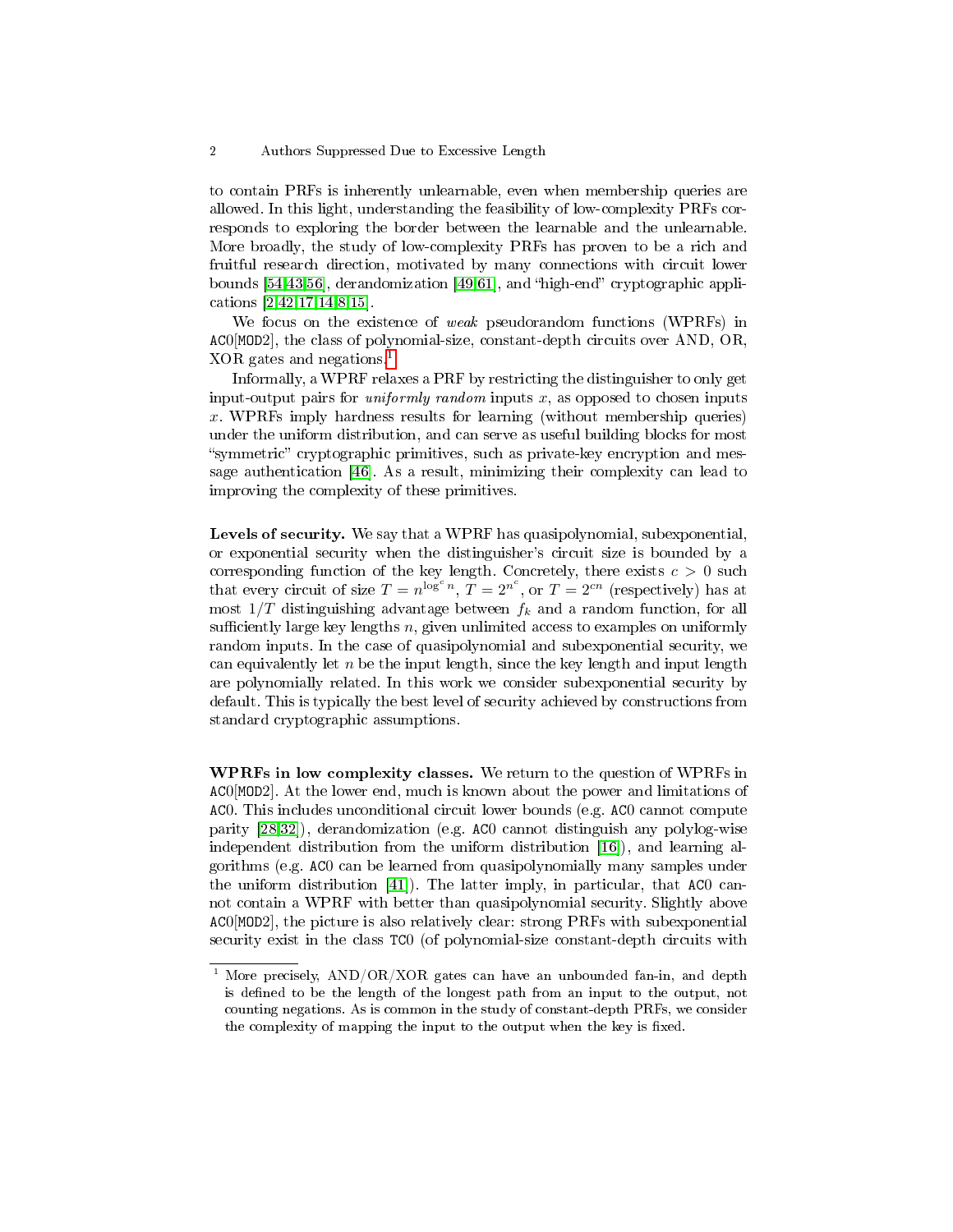threshold gates) under standard cryptographic assumptions [\[47,](#page-28-8)[48,](#page-28-9)[9\]](#page-26-6). In contrast, despite some partial results [\[60](#page-28-10)[,1,](#page-26-7)[6](#page-26-8)[,14](#page-26-2)[,15\]](#page-26-4), the space in between AC0 and TC0 remains a relatively uncharted territory.

Sparse F<sub>2</sub>-polynomials. Sparse polynomials are a natural object of study in several areas, including computational learning theory. We will be interested in sparse *n*-variate polynomials over  $\mathbb{F}_2$ , namely sums of poly $(n)$  monomials. Sparse  $\mathbb{F}_2$ -polynomials can be viewed as the subclass of ACO[MOD2] corresponding to depth-2 circuits that take the XOR of ANDs of inputs. A WPRF in this class would show the hardness of learning sparse  $\mathbb{F}_2$ -polynomials under the uniform distribution. We briefly survey some relevant known results.

A result of Hellerstein and Servedio [\[34\]](#page-27-5) implies an  $2^{\tilde{O}(\sqrt{n})}$ -time PAC learning algorithm (applying to any input distribution) for learning sparse  $\mathbb{F}_2$ -polynomials In the converse direction, a recent work of Daniely and Vardi [\[24\]](#page-27-6) shows that sparse  $\mathbb{F}_2$ -polynomials are hard to learn in better than *quasipolynomial time*. albeit only under a specific non-uniform input distribution (a highly biased Bernoulli distribution), under the conjectured existence of polynomial-stretch local pseudorandom generators [\[30](#page-27-7)[,35](#page-27-8)[,4\]](#page-26-9). Finally, Boneh et al. [\[14\]](#page-26-2) put forward a WPRF candidate in ACC0 that implies  $2^{\Omega(n)}$  hardness of learning sparse  $\mathbb{F}_3$ polynomials, again under a special input distribution (uniform over  $\{-1,1\}^n$ ). To our knowledge, no result is currently known that supports the hardness of learning sparse  $\mathbb{F}_2$ -polynomials in any hardness regime under the uniform distribution, or in the subexponential hardness regime under any distribution.

The class ACO ◦ MOD2. The class ACO ◦ MOD2 of ACO on top of parities can be seen as a minimal extension of AC0. Despite its apparent simplicity, it is quite poorly understood. In particular, it is open whether the mod-2 innerproduct function is in this class [\[56\]](#page-28-3). Akavia et al. [\[1\]](#page-26-7) put forward the question of WPRFs in AC0 ◦ MOD2 as a second-best alternative to WPRFs in AC0. They presented a candidate construction where  $f_k(x)$  applies a specific DNF formula (the "TRIBES" function) to a secret linear mapping  $A_k \cdot x$  of the input x, and proved resistance against several classes of attacks. However, this candidate was later broken by a quasipolynomial-time algebraic attack [\[13\]](#page-26-10) exploiting the low *rational degree* of functions  $f_k$  in the family. Namely, there exists a low-degree g for which  $f_k \cdot g = 0$  or  $(f_k \oplus 1) \cdot g = 0$ . This kind of attacks further rules out the possibility of any WPRF with better than quasipolynomial security that can be computed by depth-2 AC0 circuits over XOR.

### 1.1 Our Contribution

Candidate WPRF by sparse  $\mathbb{F}_2$ -polynomials. We present a candidate WPRF in the class of sparse  $\mathbb{F}_2$ -polynomials that can be conjectured to have subexponential security. More concretely, we conjecture our candidate to be secure against distinguishers of size  $T = 2^{n^{\varepsilon}}$  for a constant  $\varepsilon \geq 1/8$ , where n is the input size. To our knowledge, this is the first proposal for a candidate WPRF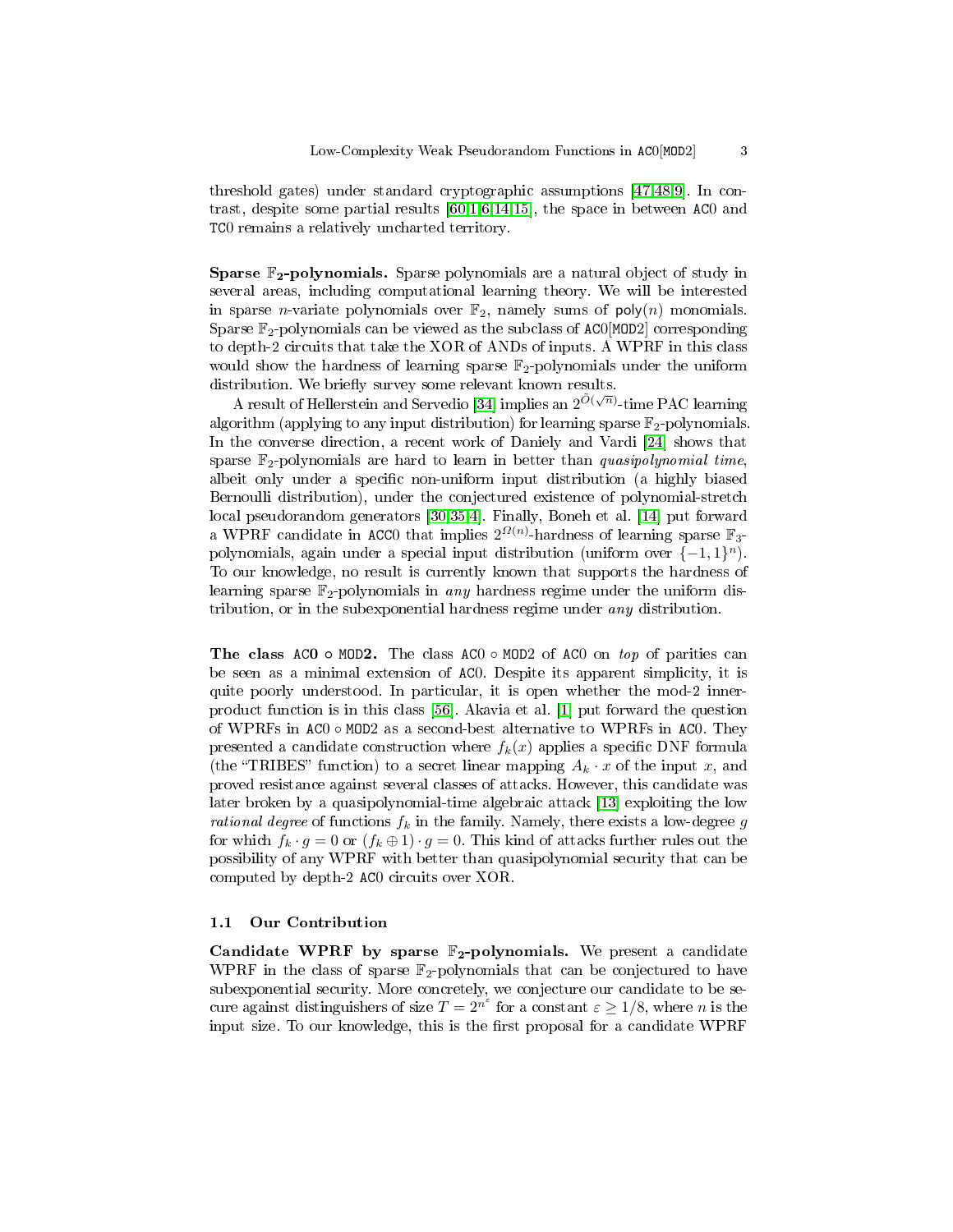in this class. We give several kinds of evidence for the security of our candidate. First, building on previous works, we show that it has high rational degree. This implies that it cannot be broken by a subexponential algebraic attack (the same attack that breaks the candidate of [\[1\]](#page-26-7) in quasipolynomial time). Second, we reduce its security to a *variable-density* variant of the Learning Parity with Noise (LPN) [\[12\]](#page-26-11) assumption. This assumption is similar to (but essentially incomparable) to the variable-density LPN assumption used in the recent work of Boyle et al. [\[15\]](#page-26-4) to build a WPRF in the class of XNF formulas (sparse  $\mathbb{F}_2$ -polynomials in the inputs and their negations). Finally, we prove that it cannot be broken by any attack that fits into the framework of *linear attacks*, a general framework that captures in particular all known attacks against the LPN assumption and its variants. Our analysis builds upon the analysis of [\[15\]](#page-26-4); however, our setting involves additional challenges that require to significantly refine their proof techniques.

Our candidate WPRF provides an explicit distribution  $D$  over sparse nvariate  $\mathbb{F}_2$ -polynomials such that the following plausibly holds: no circuit of size  $2^{n^{1/8}}$ , given the values of a secret polynomial  $p \in_R \mathcal{D}$  on uniformly random inputs, can predict the value of  $p$  on a fresh random input with better than  $2^{-n^{1/8}}$  advantage.

As noted above, the recent work of Daniely and Vardi [\[24\]](#page-27-6) shows hardness of learning sparse  $\mathbb{F}_2$ -polynomials, assuming the existence of local pseudorandom generators. Our results are incomparable (and complementary) to their result:

- The result of [\[24\]](#page-27-6) only shows the hardness of learning sparse  $\mathbb{F}_2$ -polynomials for inputs sampled from a very specific distribution  $D$  over strings  $\{0,1\}^n$ , which outputs  $n$  independent samples from a highly biased Bernoulli distribution. In contrast, our results hold with respect to the uniform distribution.
- $-$  The result of [\[24\]](#page-27-6) fundamentally cannot apply to the subexponential regime. The core reason is the following: from the existence of a learner for s-sparse polynomials given N examples, [\[24\]](#page-27-6) only derives a contradiction to the existence of  $(\log s)$ -local PRGs which stretch N bits from their input. However, it is known [\[44\]](#page-28-11) that logarithmic-locality pseudorandom generators cannot possibly achieve stretch beyond quasipolynomial. Therefore, their result does not apply to the setting where  $s$  is polynomial and  $N$  is subexponential. In contrast, our result applies even to subexponential-time learning algorithms, in the setting where s is polynomial.
- On the other hand, the result of [\[24\]](#page-27-6) relies on the existence of local PRGs, which is a relatively well-established assumption. In contrast, our result relies on a new variant of LPN, which we support by proving that it resists a large class of attacks (including in particular all standard attacks against LPN).

Candidate weak PRF in AC0 ◦ MOD2. We revisit the question of Akavia et al. [\[1\]](#page-26-7):

Can weak pseudorandom functions exist in the class  $ACO \circ MOD2$ ?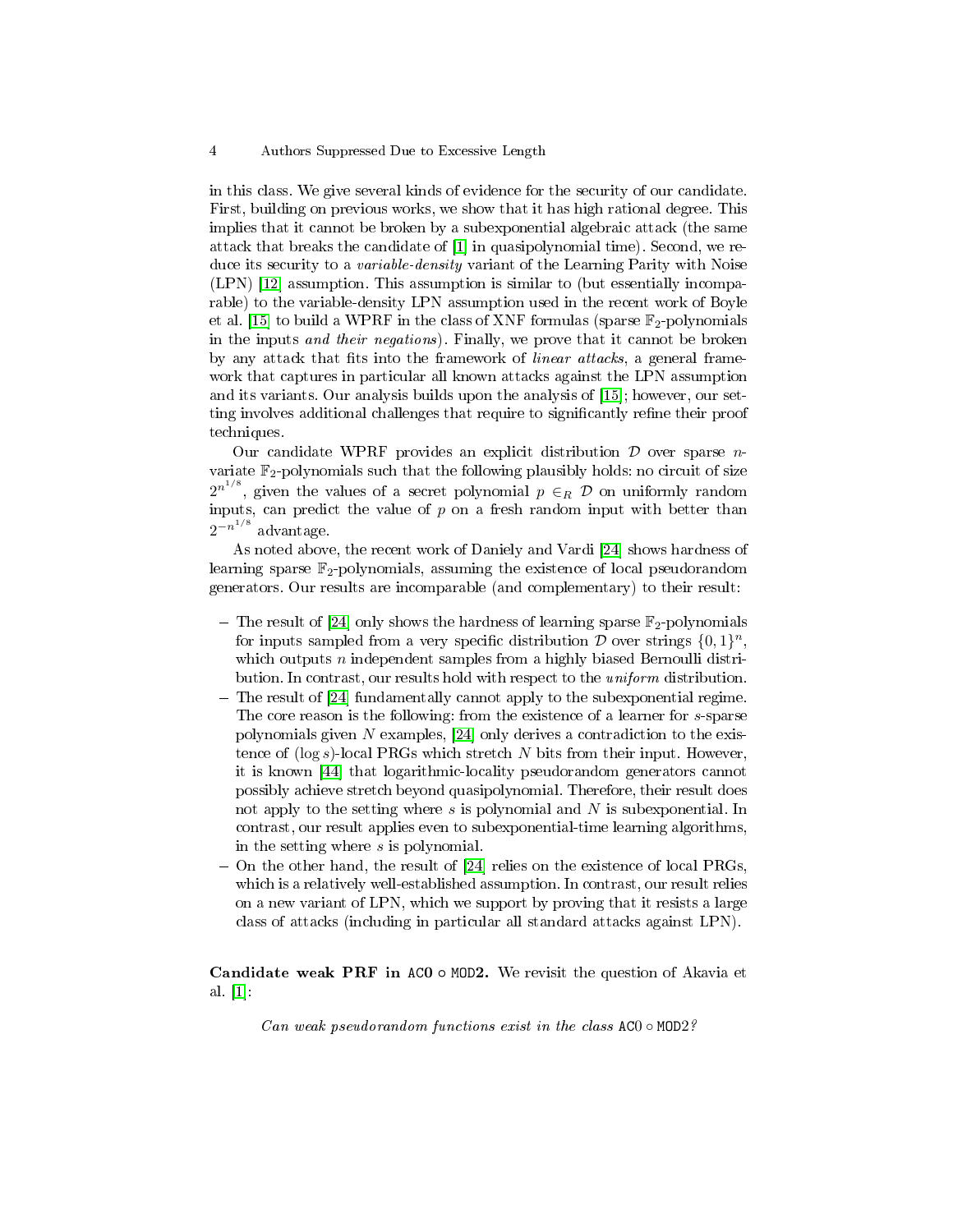We present a new candidate WPRF in  $AC0 \circ MOD2$  which follows the high-level template of Akavia et al. [\[1\]](#page-26-7), but with an alternative choice of AC0 circuit structure. The WPRF candidate of Akavia et al. [\[1\]](#page-26-7) (hereafter referred to as the "ABGKR" candidate) is of the form

$$
f_{s,K}(x) = \langle x, s \rangle \oplus g(K \cdot x \mod 2)
$$

for  $s \in \{0,1\}^n$ ,  $K \in \{0,1\}^{(n-1)\times n}$ , where  $g(x) = \bigvee_{i=1}^{\lambda} \bigwedge_{j=1}^{\log \lambda} x_{ij}$  is a DNF (the so-called TRIBES function). Since  $f_{s,K}(x)$  can be written as  $(\neg \langle x, s \rangle \land g(K \cdot x)) \lor$  $(\langle x, s \rangle \wedge \neg g(K \cdot x))$ , it indeed belongs to AC0 ∘ MOD2. Notice that this candidate is an instance of the learning parity with simple deterministic noise framework, where  $q(\cdot)$  is the noise function. Since the noise function is biased, XORing it with  $\langle x, s \rangle$  makes the final function balanced.

Unfortunately, this candidate was broken in [\[13\]](#page-26-10) by an algebraic attack. In our candidate, we address this issue by simply adding a layer of OR gates after the parity layer, replacing the noise function with:

$$
g(x) = \bigvee_{i=1}^{\lambda} \bigwedge_{j=1}^{\lambda} \bigvee_{k=1}^{w} x_{ijk}.
$$

We conjecture that our candidate is a subexponentially secure WPRF. We observe that our candidate resists the same classes of attacks as addressed for the ABGKR candidate. However, we are further able to prove that our candidate construction has high rational degree, thus circumventing the algebraic attacks under which the ABGKR candidate was insecure.<sup>[2](#page-4-0)</sup>

We also study the resistance of our candidate against *linear attacks*, a large class of attacks that includes most state-of-the-art attacks on learning parity problems (such as the learning parity with noise assumption), whose structure bears connections to our candidate. We put forth a conjecture which, if true, implies that our candidate (as well as the WPRF candidates of [\[1,](#page-26-7)[14\]](#page-26-2)) cannot be broken by linear attacks.

We view our results as providing a strong indication that AC0 ∘MOD2 may not be learnable under the uniform distribution. We compare our results to known results regarding low-complexity PRFs on Table [1.](#page-5-0) As shown in the Table, our work fills gaps in our understanding of the complexity of weak PRFs.

On WRPFs in ACO on top of *public* parities. The conjectured security of our candidate above relies on the MOD2 portion of the AC0◦MOD2 circuit remaining secret, dictated by the secret WPRF key. We further revisit the question:

Can WPRF exist in the class formed by AC0 atop public parities?

<span id="page-4-0"></span><sup>2</sup> Formally, high rational degree does not prove resistance to the attack from [\[13\]](#page-26-10), which only requires *proximity* to low rational degree. However, we view this as strong evidence that the attack does not apply to our candidate.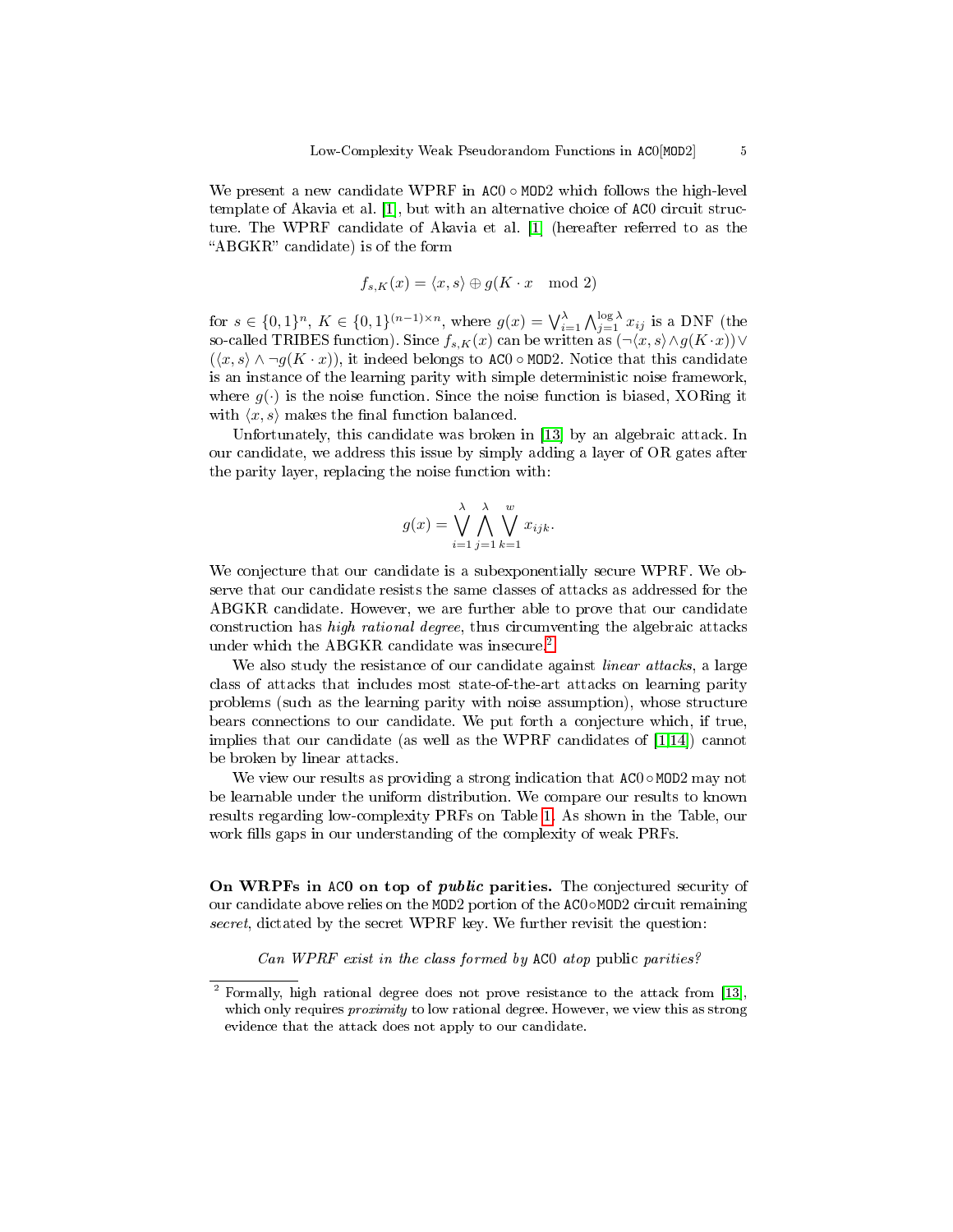<span id="page-5-0"></span>

| Circuit Class                                        | Reference                            | Flavor                                                         | Security                                                                                             | Assumption                                                                      |
|------------------------------------------------------|--------------------------------------|----------------------------------------------------------------|------------------------------------------------------------------------------------------------------|---------------------------------------------------------------------------------|
| ACO<br>$AC0 + O(1)$ XOR, MAJ                         | [12]<br>[39.6]<br>[41]<br>[60]       | Weak PRF<br>Weak PRF                                           | Quasipolynomial<br>Quasipolynomial<br>No WPRF with better than quasipolynomial sec.<br>No Strong PRF | Heuristic<br>Factor, RLF                                                        |
| Sparse $\mathbb{F}_2$ -polynomials This work         |                                      | Weak PRF                                                       | Subexponential                                                                                       | Heuristic                                                                       |
| XNF formulas                                         | [34]<br>[15]                         | Weak PRF                                                       | No WPRF with input length n and better than $2^{\tilde{O}(\sqrt{n})}$<br>Subexponential              | sec.<br>Heuristic                                                               |
| $ACO \circ MOD2$                                     | [1, 13]<br>This work                 | Weak PRF<br>Weak PRF                                           | Quasipolynomial<br>Subexponential                                                                    | Heuristic<br>Heuristic                                                          |
| ACO[MOD2]                                            | [39, 47, 60]<br>[15]<br>[54, 40, 18] | Strong PRF<br>Weak PRF                                         | Quasipolynomial<br>Subexponential                                                                    | DDH, Factor<br>Heuristic<br>No strong PRF with better than quasipolynomial sec. |
| ACCO<br>$almost-ACO[MOD2]$<br>quasilinear-TCO<br>TC0 | [14]<br>[62]<br>[43]<br>[47, 48, 9]  | Weak & Strong<br>Strong PRF<br><b>Strong PRF</b><br>Strong PRF | Exponential<br>Subexponential<br>Exponential<br>Subexponential                                       | Heuristic<br>Low-noise LPN<br>Heuristic<br>LWE, DDH, Fact                       |

Table 1: Comparison of positive and negative results for low-depth PRFs. We consider the complexity of computing the output for any fixed key, where security level is with respect to the key length (see Definition [4\)](#page-9-0). We write  $ACO[MOD2]$  to denote the class  $ACO$ with XOR gates at all levels, and ACC0 to denote the class AC0 with  $MOD_m$  gates for a fixed integer  $m$  ( $m = 6$  suffices). RLF refers to the conjectured one-wayness of random local functions [\[30\]](#page-27-7) and Factor to the intractability of factoring.

That is, we study the (in)existence of WPRFs of the form  $f_k(x) = g_k(G \cdot x)$ , where  $g_k \in \text{AC0}$  and G is a public matrix. The existence of such a candidate would imply AC0 is not weakly learnable on all linear distributions (i.e. uniform distributions over linear subspaces of  $\mathbb{F}_2^n$ ). Note, however, that it does not directly imply strong learnability, as boosting techniques would require the learner to modify the input distribution, an option that is not available for WPRFs.

We put forth a conjecture regarding the heavy Fourier coefficients of functions of this form, which implies that no WPRF can exist in AC0 on top of public parities. This is a direct strengthening of a conjecture of  $[1]$ , which asserts the  $ex$ *istence* of a heavy Fourier coefficient for any function in this class. We conjecture further about the *form* of a heavy Fourier coefficient: namely, its expressibility as  $G^T \cdot b$  for a low-weight vector  $b \in \{0,1\}^n$ . This conjectured form implies that a heavy Fourier coefficient can be found within quasipolynomial time, and leveraged to obtain nontritival advantage in distinguishing the function from random.

We demonstrate that both pieces of evidence supporting the (more conservative) conjecture of Akavia et al. [\[1\]](#page-26-7) apply as well to our strengthened variant. Namely, the conjecture provably holds for the case of: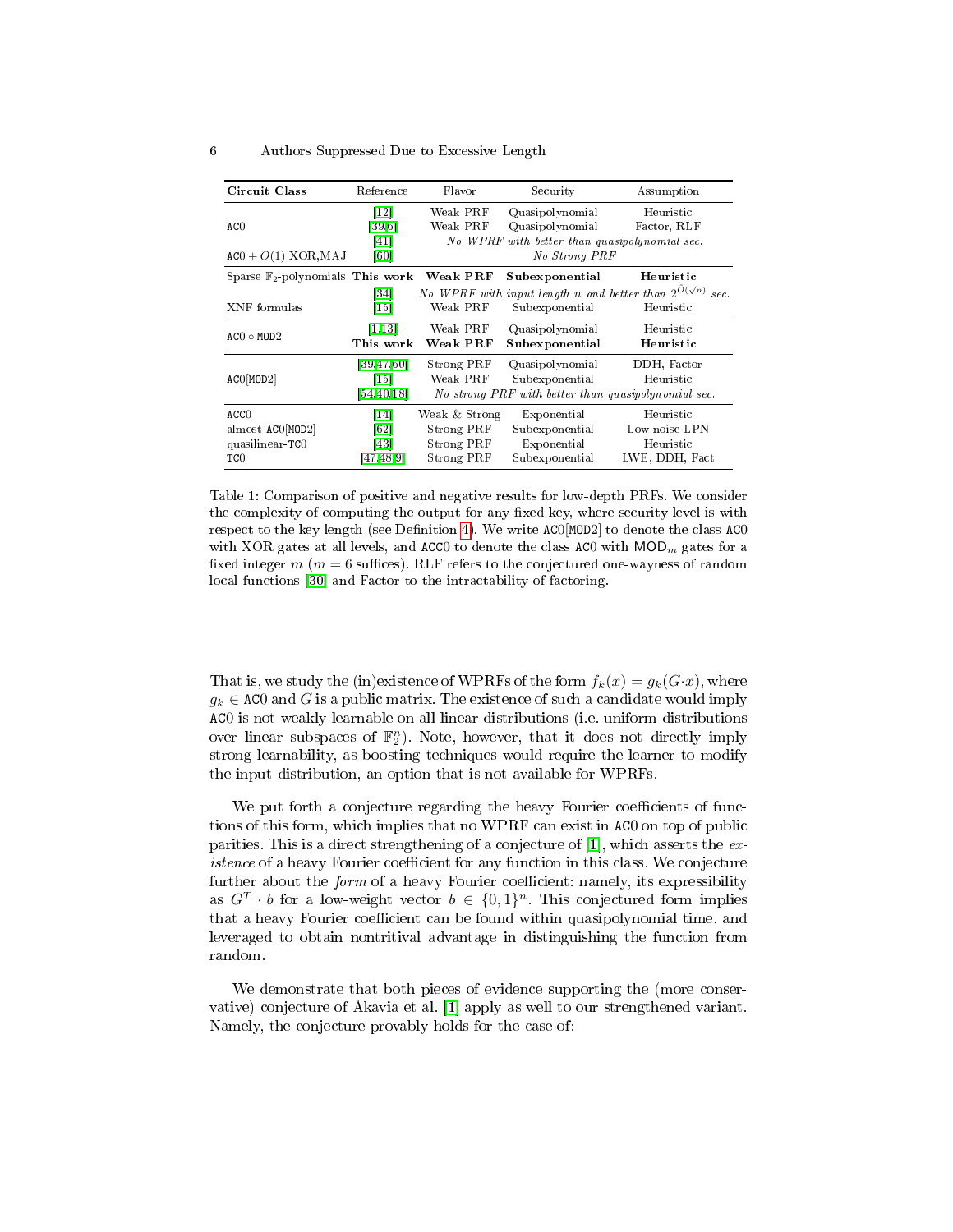- $-$  Arbitrary  $g_k \in AC0$  and "typical" public matrices G, including random matrices with high probability. More concretely, any G for which  $G \cdot x$  for uniform inputs  $x$  fools  $ACO$ .
- Arbitrary public G, and  $g_k$  of polynomial size and depth 2 (i.e., CNF/DNF).

We observe that Akavia et al.'s proof for the former immediately applies to our setting as well; namely, the heavy Fourier coefficient they demonstrate already is of the desired form. The latter claim holds via a more subtle extension of the argument of Jackson [\[36\]](#page-27-11), beyond the treatment within [\[1\]](#page-26-7).

Relation between conjectures. We map the relation between the various conjectures posed within this work and beyond (depicted in Section [4.3,](#page-19-0) Figure [1\)](#page-19-1).

In particular, we draw a connection between our results and the linear IPPP conjecture of Servedio and Viola [\[56\]](#page-28-3): we observe that the nonexistence of WPRF in AC0 over public parities (which follows from our conjecture above), together with the *existence* of a WPRF in  $AC0 \circ MOD2$  (for which we provide a candidate) implies the Linear IPPP conjecture.

A related but technically incomparable observation was recently made in [\[27\]](#page-27-12), which proves under a standard cryptographic assumption (namely, the learning with rounding assumption [\[9\]](#page-26-6)) that either (1) the known quasipolynomial time learning algorithm for AC0 under the uniform distribution [\[41\]](#page-27-4) cannot be extended to all  $\mathbb{F}_2$ -linear distributions, even with subexponential time, or (2) an IPPP-style hardness conjecture is true, in the sense that AC0 ◦ MOD2 cannot compute inner-products over the integers (as opposed to inner product modulo 2). The paper also achieves related results under the assumption underlying the WPRF candidate of [\[14\]](#page-26-2). Our result is incomparable: it relies on new assumptions regarding the security of WPRF candidates in  $AC0 \circ MOD2$  instead of standard cryptographic assumptions, but applies to the "true" Linear IPPP conjecture instead of a variant over the integers.

Between Lapland and Cryptomania. Finally, we put forth the study of a new family of LPN-style assumptions, called LPN with simple deterministic noise. Roughly, these assumptions assert that one cannot distinguish pairs  $(x, \langle x, s \rangle \oplus g_k(x))$  with random x from random pairs  $(x, y)$ , where s is a secret vector, and  $g_k$  is a *simple* secret function sampled at random from a family. By simple, we mean that  $g_k$  should belong to a low complexity class (such as  $AC0$ [MOD $2$ ]).

To our knowledge, this flavor of the learning parity with noise problem has never been studied; it bears some resemblance but is incomparable to the *learning* parity with structured noise framework of Arora and Ge [\[7\]](#page-26-13), which consider noise patterns which are not deterministic, but satisfy some structure (typically, being roots of a low degree polynomial). This LPN with simple noise formulation captures the candidate weak PRF of [\[1\]](#page-26-7), our candidate weak PRF in  $AC0 \circ MOD2$ , and a recent candidate WPRF from [\[14\]](#page-26-2) that can be viewed as being based on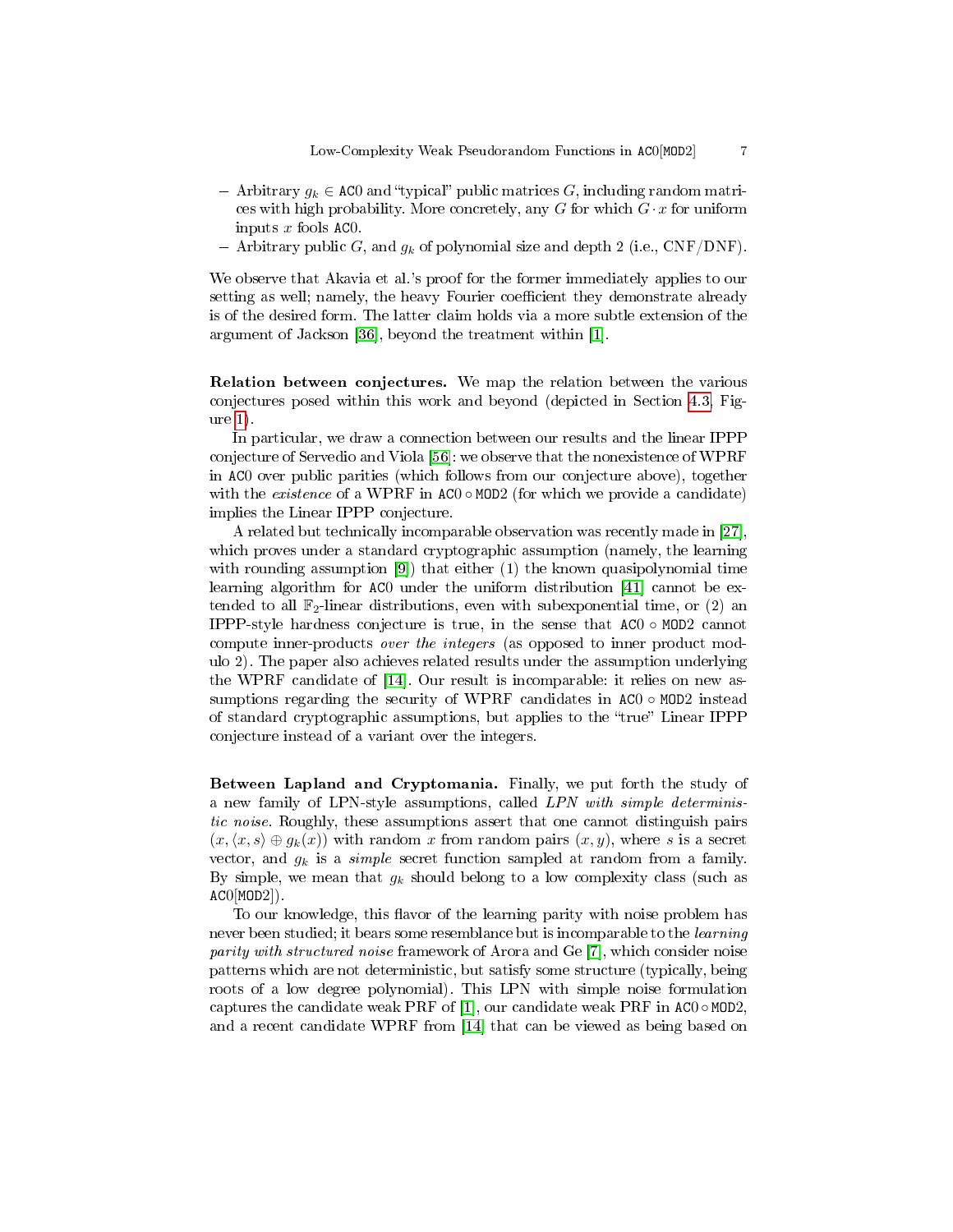Learning with Rounding (LWR) [\[9\]](#page-26-6) modulo 6. In the full version of this paper we formulate a list of simple combinatorial properties of the noise function that we conjecture to be sufficient for the resulting candidate to defeat all *linear attacks*.

Further, we show that any candidate weak PRF in AC0[MOD2] implies the existence of a hard instance of learning parity with simple noise. Weak PRFs in  $AC0$ [MOD2] therefore necessarily live in "Lapland", where there exist some codes (and deterministic noise distributions) for which the learning parity with noise assumption is hard. [\[1\]](#page-26-7) describe a natural conjecture which implies that LPN is necessary for WPRFs in  $AC0 \circ MOD2$ . Our result strengthens this, since it is unconditional and applies to the whole of AC0[MOD2]; on the other hand, we only show hardness of a specific instance of learning parity with simple noise, rather than standard LPN. It is an interesting open question to obtain a more natural LPN implication from candidate weak PRFs in AC0[MOD2].

Our approach uses a result of Razborov and Smolensky [\[53,](#page-28-13)[57\]](#page-28-14), who show that any AC0[MOD2] function can be approximated by a low-degree polynomial; we show that the approximation noise itself can be used to define a learning parity with noise instance that fits our framework. On the other hand, we observe that the Razborov-Smolensky approximation could also be leveraged in a positive sense, for improving efficiency when evaluating the PRF homomorphically on ciphtertexts or as part of a secure computation. For more details we refer to [\[10\]](#page-26-14).

Note that the seeming contradiction of the Razborov-Smolensky approximation being sufficiently noisy to avoid decoding attacks (as far as we know), but precise enough to be useful for replacing the weak PRF by its approximation in applications, can be explained by the different number of input-output pairs considered in both contexts. An attacker attempting to break the security requires at least a quasipolynomial number of samples (because the low-degree multivariate polynomial potentially consists of a quasipolynomial number of terms), thus noise will occur *almost certainly*, whereas in an honest setting, when only computing a polynomial number of samples, likely the approximation will be perfect on all samples considered.

Since Lapland only has partial overlap with Cryptomania (that is, presently only LPN with low noise rate is known to imply public-key encryption with more than quasi-polynomial security<sup>[3](#page-7-0)</sup>), one can further ask where in the regime between Lapland and Cryptomania weak PRFs in AC0[MOD2] fall.

We put forward a second framework for "variable-density learning parity with noise (VDLPN) assumptions" into which the recent candidate weak PRF of [\[15\]](#page-26-4) (who coined the term variable-density learning parity with noise for a specific instance of this broader framework) and our weak PRF candidate computed by sparse polynomials fall into. We further observe that any weak PRF candidate within this framework implies an instance of learning parity with simple deterministic noise with noise rate below the bound of [\[3\]](#page-26-15). This still does not imply public-key encryption, because the framework of [\[3\]](#page-26-15) requires the code distribution to be dense, which is not the case for variable density learning parity with

<span id="page-7-0"></span><sup>&</sup>lt;sup>3</sup> More precisely, by a result of [\[3\]](#page-26-15), random LPN implies public-key encryption if the noise rate is in  $o(\sqrt{M})$ , where M is the length of the secret.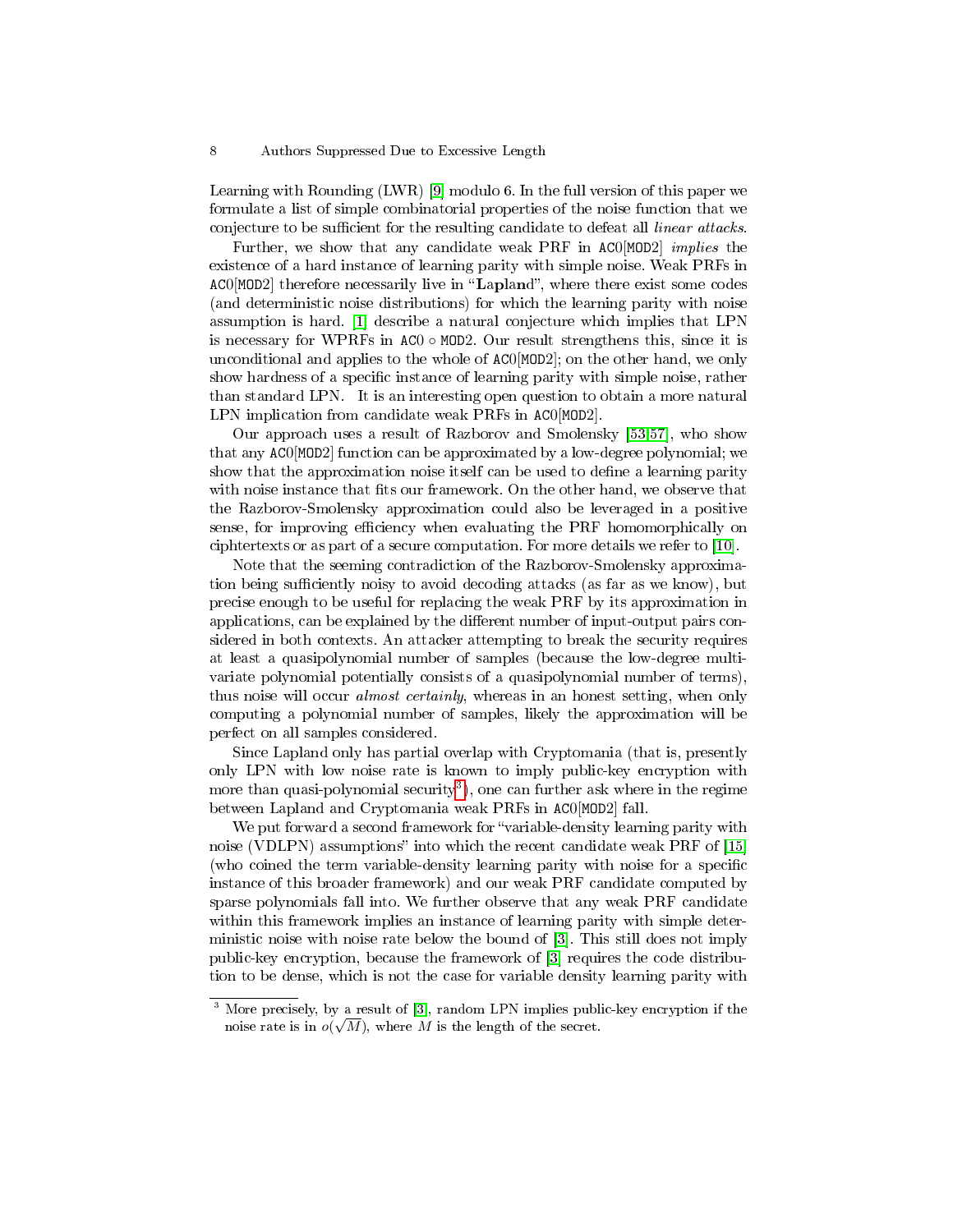noise. We still view this as an indication that weak PRFs within this framework "morally" live in Cryptomania.

To formalize this intuition, we put forward a conjecture, stating that with respect to some fixed noise rate, either all codes are efficiently decodable, or almost all codes are hard to decode. This is backed-up by the common understanding that LPN is in fact hard for random codes when choosing reasonably dense noise. Based on this conjecture we can indeed prove that candidate weak PRFs within the VDLPN framework imply public-key encryption following the strategy of [\[3\]](#page-26-15). We are not aware of any such implication for general functions in AC0[MOD2] such as our candidate weak PRF in AC0 ◦ MOD2, even if willing to assume this conjecture, because the flavor of learning parity with noise implied by Razborov-Smolensky does not give low enough noise rate.

This is particularly interesting in light of recent developments on constructing pseudorandom correlation functions [\[15\]](#page-26-4), since candidate constructions of expressive correlations so far all rely on either the VDLPN assumption [\[15\]](#page-26-4), factoring-based assumptions [\[51\]](#page-28-15), or extremely low-noise LPN [\[23\]](#page-27-13), which with our result in mind, all imply public-key encryption.

# <span id="page-8-0"></span>2 Preliminaries

We start by recalling some basic properties of Boolean functions. We mostly follow standard notations and terminology (see, e.g., [\[41](#page-27-4)[,50\]](#page-28-16)), except that we identify parity functions with vectors in  $\{0,1\}^n$  instead of subsets  $S \subseteq \{1,\ldots,n\}$ .

**Boolean functions.** A Boolean function is a function  $f: \{0,1\}^n \rightarrow \{0,1\}.$ When considering the Fourier coefficients of a function  $f$  we will consider it as a function  $f: \{0,1\}^n \to \{1,-1\}$  by identifying an output  $b \in \{0,1\}$  with  $(-1)^b$ .

The set of all *real-valued* functions on the cube  $\{0,1\}^n$  is a  $2^n$ -dimensional real vector space with an inner product defined by  $\langle g, f \rangle = 2^{-n} \cdot \sum_{x \in \{0,1\}^n} f(x) \cdot g(x)$ . The norm of f is defined as  $||f|| = \sqrt{\langle f, f \rangle}$ .

**Definition 1 (Characters).** For  $y \in \{0,1\}^n$ , the character  $\chi_y$  is defined as  $\chi_y(x) = (-1)^{\langle x, y \rangle}.$ 

Note that  $\{\chi_y\}_{y\in\{0,1\}^n}$  forms an orthonormal basis of the space of all real-valued functions on  $\{0,1\}^n$ . Further, for all  $y, z \in \{0,1\}^n$  it holds that  $\chi_y \chi_z = \chi_{y \oplus z}$ .

Definition 2 (Fourier coefficients). As  $\{\chi_y\}_{y\in\{0,1\}^n}$  forms a basis, we can write every real-valued function f on the cube as  $f = \sum_{y \in \{0,1\}^n} \hat{f}(y) \cdot \chi_y$ , for real-valued coefficients  $\hat{f}(y)$ , called Fourier coefficients.

Note that this is well-defined, as  $\{\chi_y\}$  forms a basis for all functions  $f: \{0,1\} \rightarrow$ R. Further, as  $\{\chi_y\}$  forms a orthonormal basis, the Fourier coefficient corresponding to  $y \in \{0,1\}^n$  can be computed as  $\hat{f}(y) = \langle f, \chi_y \rangle$ . For every Boolean function f we have  $1 = ||f||^2 = \langle f, f \rangle = \sum_{y \in \{0,1\}^n} \hat{f}(y)^2$ .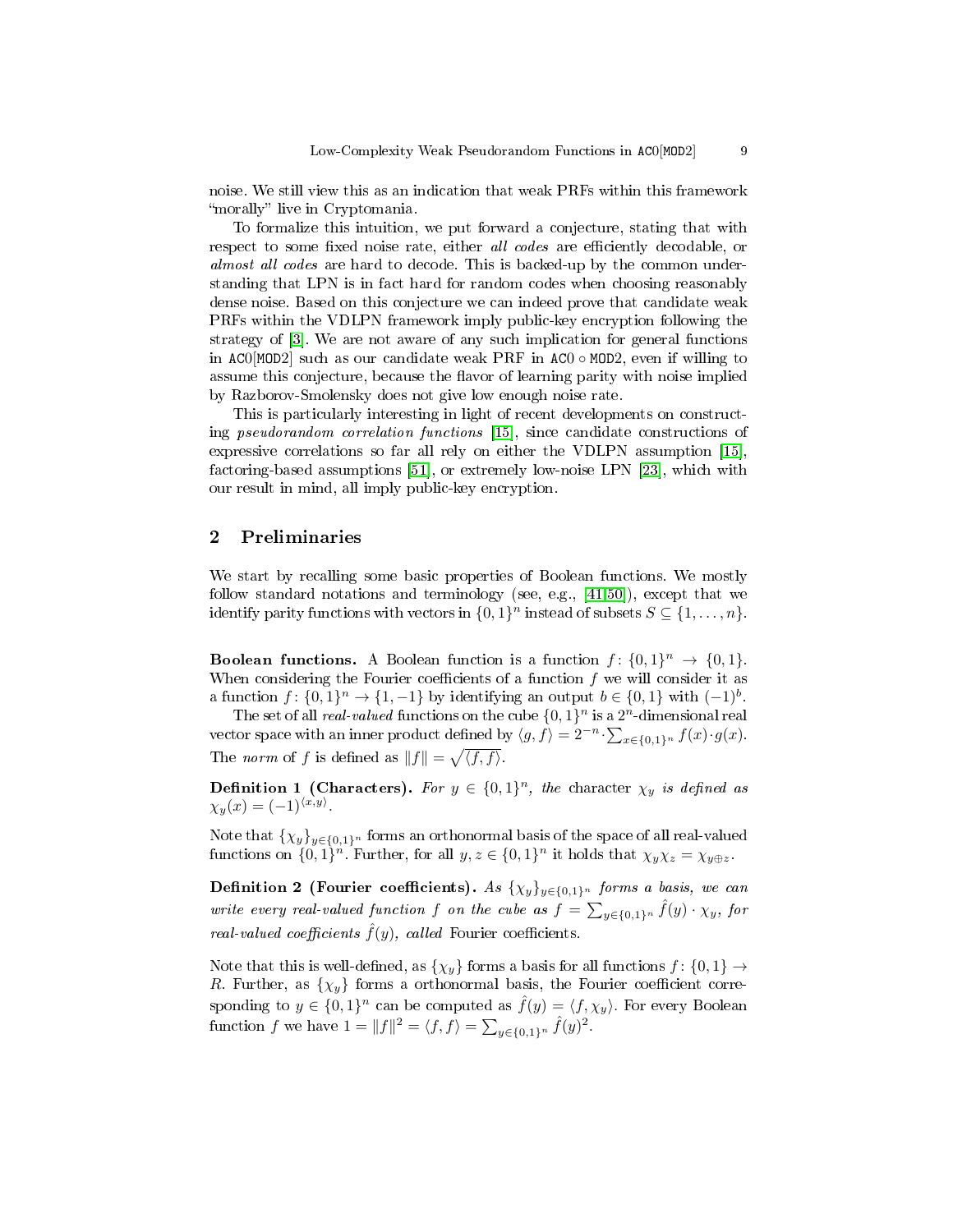**Definition 3 (Degree).** The degree  $\deg(f)$  of a Boolean function f is defined as the maximal Hamming weight of a vector  $y \in \{0,1\}^n$  for which  $\hat{f}(y) \neq 0$ .

It can be shown that the above notion of degree coincides with standard algebraic degree.

Circuit classes. The class AC0 is the class of functions computed by a family of constant-depth, polynomial-size circuits of over AND/OR gates of unbounded fan-in along with negations. The class  $AC0 \circ MOD2$  is defined similarly, except that one also allows parity (XOR) gates only at the bottom. This can be viewed as applying an AC0 function to an  $\mathbb{F}_2$ -linear encoding of the input. We define the circuit depth to be the length of the longest path from an input to an output, not counting negations. For instance, a DNF formula has depth 2. For AC0 ◦ MOD2 circuits we will consider by default only the depth of the AC0 part, namely ignoring parities. See, e.g.,  $[56,1,19]$  $[56,1,19]$  $[56,1,19]$  for known facts about AC0 and AC0  $\circ$  MOD2.

In the context of cryptographic primitives, we will consider  $AC0$  or  $AC0 \circ MOD2$ circuit families  $\{C_{\lambda}\}\$ , parameterized by a *security parameter*  $\lambda$ , where the input length  $n = n(\lambda)$  is assumed to be a monotonically-increasing, polynomiallybounded function of  $\lambda$ . We assume by default that such a circuit family is polynomial-time uniform, namely there is a polynomial-time algorithm whose output on input  $1^{\lambda}$  is a description of  $C_{\lambda}$ ; however, we drop the uniformity requirement in the context of negative results.

# 2.1 Pseudorandom Functions

We consider here weak PRFs, which relax standard PRFs by only considering distinguishers that get the outputs of the function on uniformly random inputs. We require *subexponential* security by default, namely security against distinguishers of size  $2^{n^{\epsilon}}$  for some  $\epsilon > 0$ . This is the typical level of security achieved by constructions based on the strongest plausible versions of standard cryptographic assumptions. We formally define this notion below.

<span id="page-9-0"></span>**Definition 4 ((Weak) pseudorandom function [\[31](#page-27-0)[,46\]](#page-28-7)).** Let  $\lambda \in \mathbb{N}$  denote a security parameter and  $n = n(\lambda)$ ,  $\kappa = \kappa(\lambda)$  be monotonically-increasing and polynomially-bounded input length and key length functions, respectively.

 $A$  (weak) pseudorandom function is syntactically defined by a function family  $\mathcal{F} = \{f_{\lambda}: \{0,1\}^{\kappa} \times \{0,1\}^n \to \{0,1\}\}\,$ , where the output  $f_{\lambda}(k,x)$  can be computed from  $(k, x)$  in polynomial time. Since  $\lambda$  and  $\kappa$  are determined by the input length n, we will sometimes write  $f_k(x)$  instead of  $f_\lambda(k, x)$ .

For  $T = T(\kappa)$  and  $\varepsilon = \varepsilon(\kappa)$ , we say that F is a  $(T, \varepsilon)$ -secure strong pseudorandom function (PRF), if for every  $\lambda \in \mathbb{N}$  and every oracle circuit A of size  $T(\kappa)$ , it holds

$$
\Pr_{k}[\mathcal{A}^{f_k(\cdot)}=1]-\Pr_{R}[\mathcal{A}^{R(\cdot)}=1]\leq \varepsilon(\kappa),
$$

where  $\kappa = \kappa(\lambda)$ ,  $k \stackrel{\$}{\leftarrow} \{0,1\}^{\kappa}$  is chosen at random, and  $R: \{0,1\}^n \rightarrow \{0,1\}$  is a truly random function. A T-secure PRF is a  $(T, 1/T)$ -secure PRF.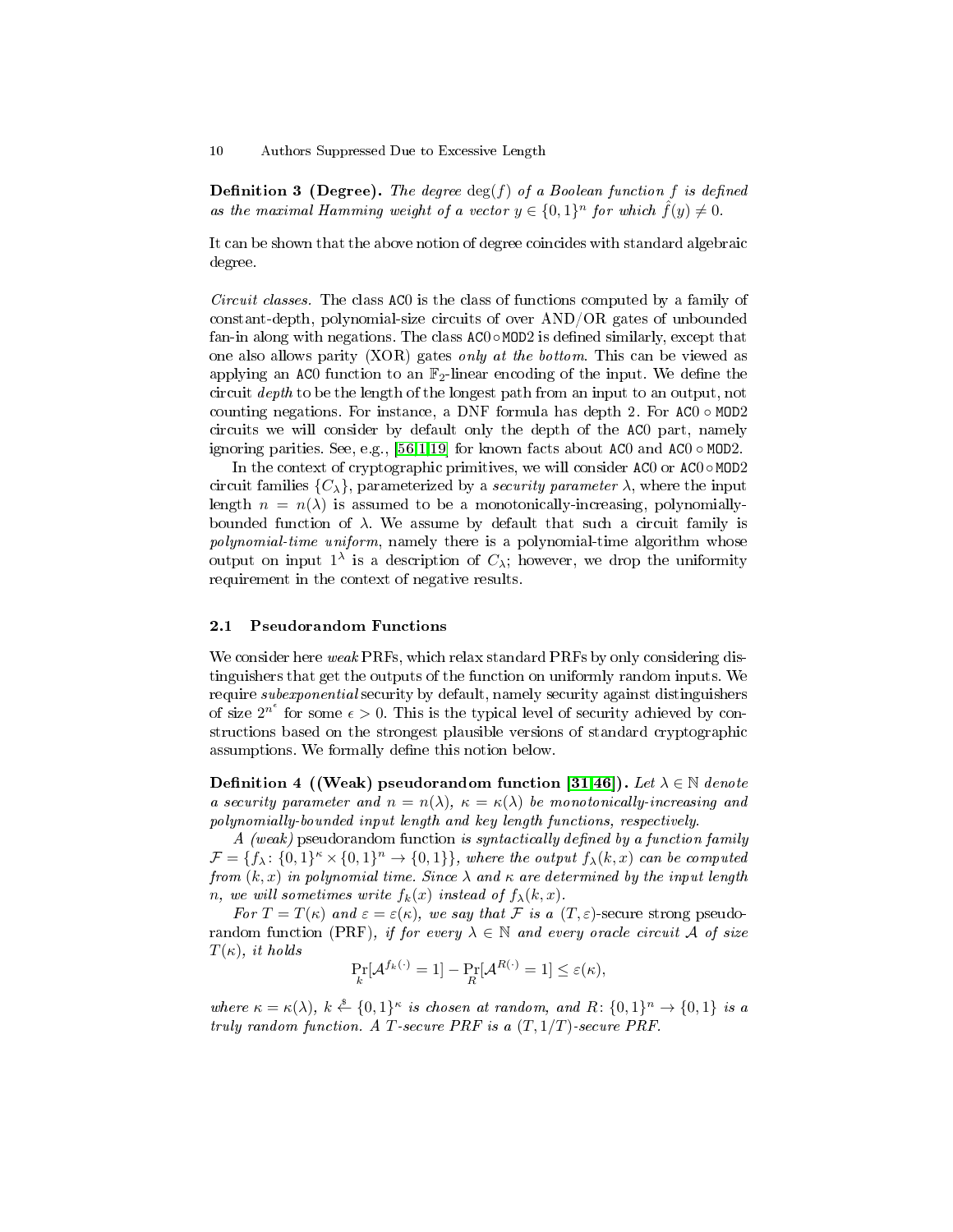We say that F is a  $(T, \varepsilon)$ -secure weak PRF (WPRF) or T-secure WPRF if the above holds when A only gets access to samples  $(x_i, f_k(x_i))$ , where  $x_i \stackrel{\hspace{0.1em}s}{\leftarrow}$  ${0,1}^n$  are chosen uniformly and independently. We say that F is a  $(Q, T, \varepsilon)$ secure (strong/weak) PRF if A only gets access to at most  $Q$  (chosen/random) samples. Finally, we say that a  $(W)PRF \nsubseteq$  has polynomial security if it is Tsecure for every polynomial  $T$ , and that it has subexponential (resp., quasipolynomial, exponential) security if there exists  $c > 0$  such that it is T-secure for  $T = 2^{\kappa^c}$  (resp.,  $T = \kappa^{\log^c \kappa}$ ,  $T = 2^{\kappa c}$ ).

Our choice of subexponential security as the default level of security is motivated both from a cryptographic perspective and from an algorithmic perspective. From a cryptographic perspective, candidate PRFs with quasipolynomial security are relatively easy to obtain even in very low complexity classes and are considered "borderline insecure." Subexponential (rather than exponential) security is typically the best level of security one can get from standard assumptions. From an algorithmic perspective, quasipolynomial-time algorithms (such as the LMN learning algorithm [\[41\]](#page-27-4)) are considered "borderline efficient" and hence ruling out such algorithms requires PRFs with better than quasipolynomial security.

Finally, when referring to a  $(W)$ PRF  $\mathcal F$  in a circuit complexity class such as ACO or ACO  $\circ$  MOD2, the default convention is that for each key sequence  $k(\lambda)$ , the induced function family  $f_k$  is in the class. We note that even when considered as a function of both the input and the key, our candidate constructions remain in AC0[MOD2]. On the other hand, our negative results and conjectures are stronger in that they apply to the fixed-key case and do not assume polynomial-time uniformity.

## 2.2 Preliminaries on Probability

Given t distributions  $(\mathcal{D}_1,\cdots,\mathcal{D}_t)$  over  $\mathbb{F}_2^n$ , we denote by  $\bigoplus_{i\leq t}\mathcal{D}_i$  the distribution obtained by *independently* sampling  $\mathbf{v}_i \stackrel{\hspace{0.1em}\mathsf{\scriptscriptstyle\$}}{\leftarrow} \mathcal{D}_i$  for  $i=1$  to  $t$  and outputting  $\mathbf{v} \leftarrow \mathbf{v}_1 \oplus \cdots \oplus \mathbf{v}_t.$ 

Definition 5 (Bias of a Distribution). Given a distribution D over  $\mathbb{F}_2^n$  and a vector  $\mathbf{u} \in \mathbb{F}_2^n$ , the bias of  $\mathcal D$  with respect to  $\mathbf{u}$ , denoted bias $_{\mathbf{u}}(\mathcal D)$ , is equal to bias $_{\mathbf{u}}(\mathcal{D}) = \begin{bmatrix} 1 & 0 & 0 \\ 0 & 1 & 0 \\ 0 & 0 & 0 \end{bmatrix}$  $\frac{1}{2} - \Pr_{\mathbf{v}\stackrel{\$}{\leftarrow} \mathcal{D}}[\mathbf{u}^\intercal \cdot \mathbf{v} = 1]$ . Then, the bias of  $\mathcal{D}$ , denoted bias( $\mathcal{D}$ ), is *defined as* bias( $\mathcal{D}$ ) = max<sub>u</sub> $\neq$ <sub>0</sub>n bias<sub>u</sub>( $\mathcal{D}$ ).

# 2.3 Algebraic Attacks and Rational Degree

Algebraic attacks have been introduced in [\[52\]](#page-28-17) and were extended and abstracted in [\[20](#page-26-17)[,22,](#page-27-14)[21\]](#page-27-15). In its most basic form, an algebraic attack proceeds as follows: given a function  $F: \{0,1\}^n \mapsto \{0,1\}$ , it finds low degree multivariate polynomials  $(g, h)$  such that  $F \cdot g = h$ . If polynomials  $(g, h)$  of degree at most d are found, then the function F can be inverted given  $n^{\tilde{O}(d)}$  random samples  $(x, F(x))$ . The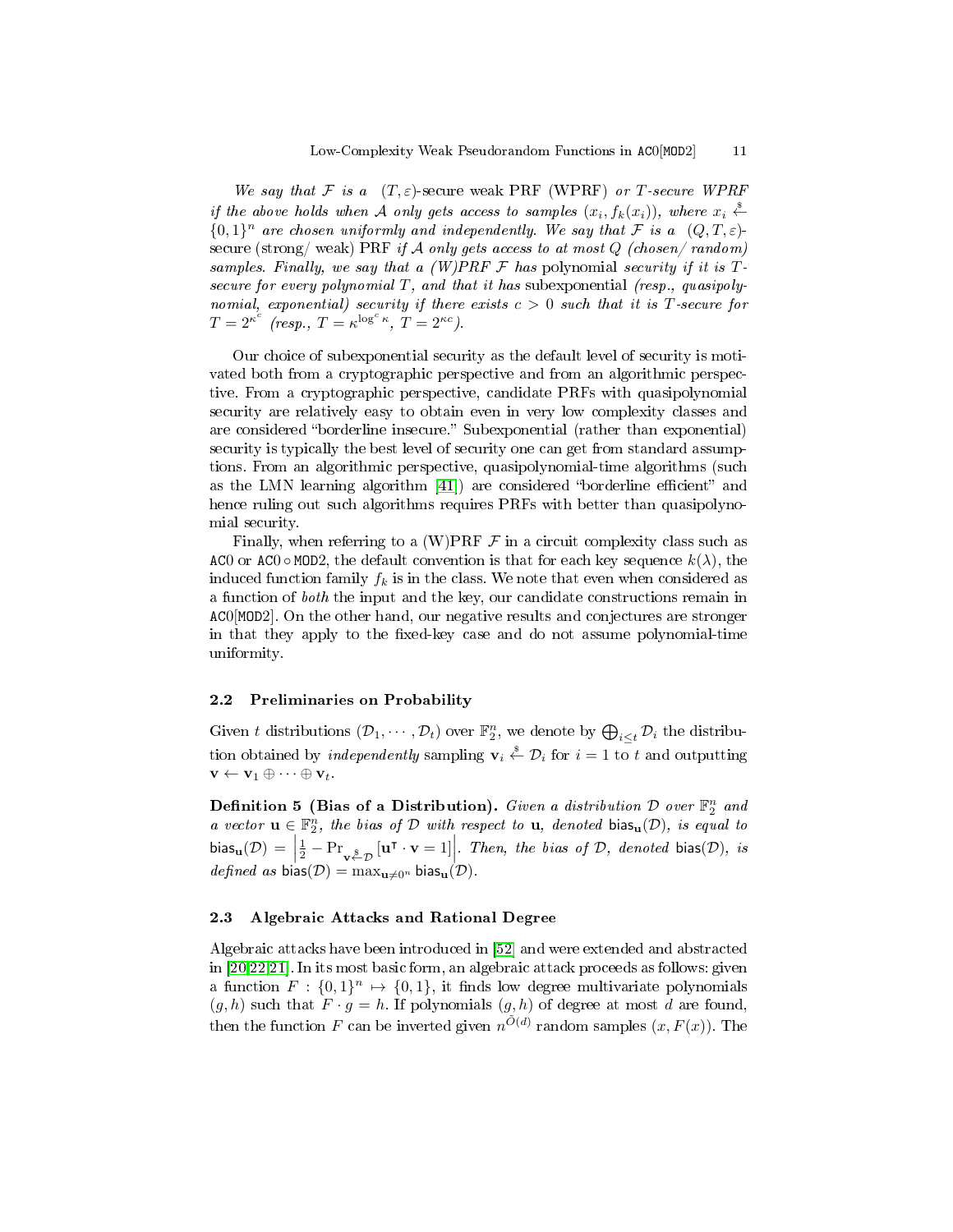hardness of inverting a function with an algebraic attack is measured by its rational degree:

**Definition 6 (Rational Degree).** The rational degree of a boolean function  $F$ is defined as the following quantity:

$$
RD(F) = \min_{g \neq 0} \{ \deg(g) \mid Fg = 0 \ \lor \ (F \oplus 1)g = 0 \}.
$$

Observe that the smallest d such that there exist polynomials  $(q, h)$  of degree at most d satisfying  $F \cdot g = h$  necessarily satisfies  $d \geq \text{RD}(F)$ .

# <span id="page-11-0"></span>3 WPRFs by Sparse Multivariate Polynomials

In this section, we put forth a new candidate WPRF in a very low subclass of ACO[MOD2]: the class of *sparse multivariate polynomials* over  $\mathbb{F}_2$ . That is, the key defines a sum of  $\text{poly}(n)$  monomials in the inputs  $x_1, \ldots, x_n$ . We conjecture that our candidate achieves subexponential security. To our knowledge, this is the first proposal for a WPRF in this class with plausible subexponential security.

In more detail, our candidate is inspired by a WPRF candidate from [\[15\]](#page-26-4), which belongs to the class of XNF formulas, i.e., sparse polynomials in the inputs and their negations. Multivariate polynomials are an important object of study in learning theory. Our candidate WPRF provides an explicit distribution  $D$  over sparse *n*-variate  $\mathbb{F}_2$ -polynomials such that the following plausibly holds: there is a constant  $\varepsilon > 0$  such that no  $2^{n^{\varepsilon}}$ -time algorithm, given the values of a polynomial p sampled from  $\mathcal D$  on uniformly random inputs, can predict the value of p on a fresh random input with better than  $2^{-n^{\varepsilon}}$  advantage. In contrast, the candidate of [\[15\]](#page-26-4) only implies hardness of learning sparse polynomials under a somewhat artificial input distribution: the distribution over vector pairs  $(x, y)$  where y is the bitwise negation of x. To our knowledge, the only previous results in this setting are limited to showing *quasi-polynomial* hardness of learning sparse  $\mathbb{F}_2$ polynomials under the uniform distribution [\[24\]](#page-27-6). Our candidate complements the results of [\[34\]](#page-27-5), which imply a  $2^{\tilde{O}(\sqrt{n})}$ -time learning algorithms for sparse  $\mathbb{F}_2$ -polynomials.

To support the conjectured subexponential security of our new candidate, we first observe that known results imply that it cannot be broken by *algebraic* attacks, as defined in Section [2.](#page-8-0) Furthermore, we show that its security can be formulated as an LPN-style assumption, which closely resembles (but is technically incomparable to) the variable-density learning parity with noise assumption of [\[15\]](#page-26-4). We provide support for the security of the candidate by proving that it cannot be broken in subexponential time by any linear attack, a large class of attacks which captures essentially all known attacks against LPN and its variants. Our analysis builds upon, but does not follow from, the analysis of [\[15\]](#page-26-4). In the full version we elaborate on the specific challenges that arise when trying to extend the analysis of [\[15\]](#page-26-4) to our candidate.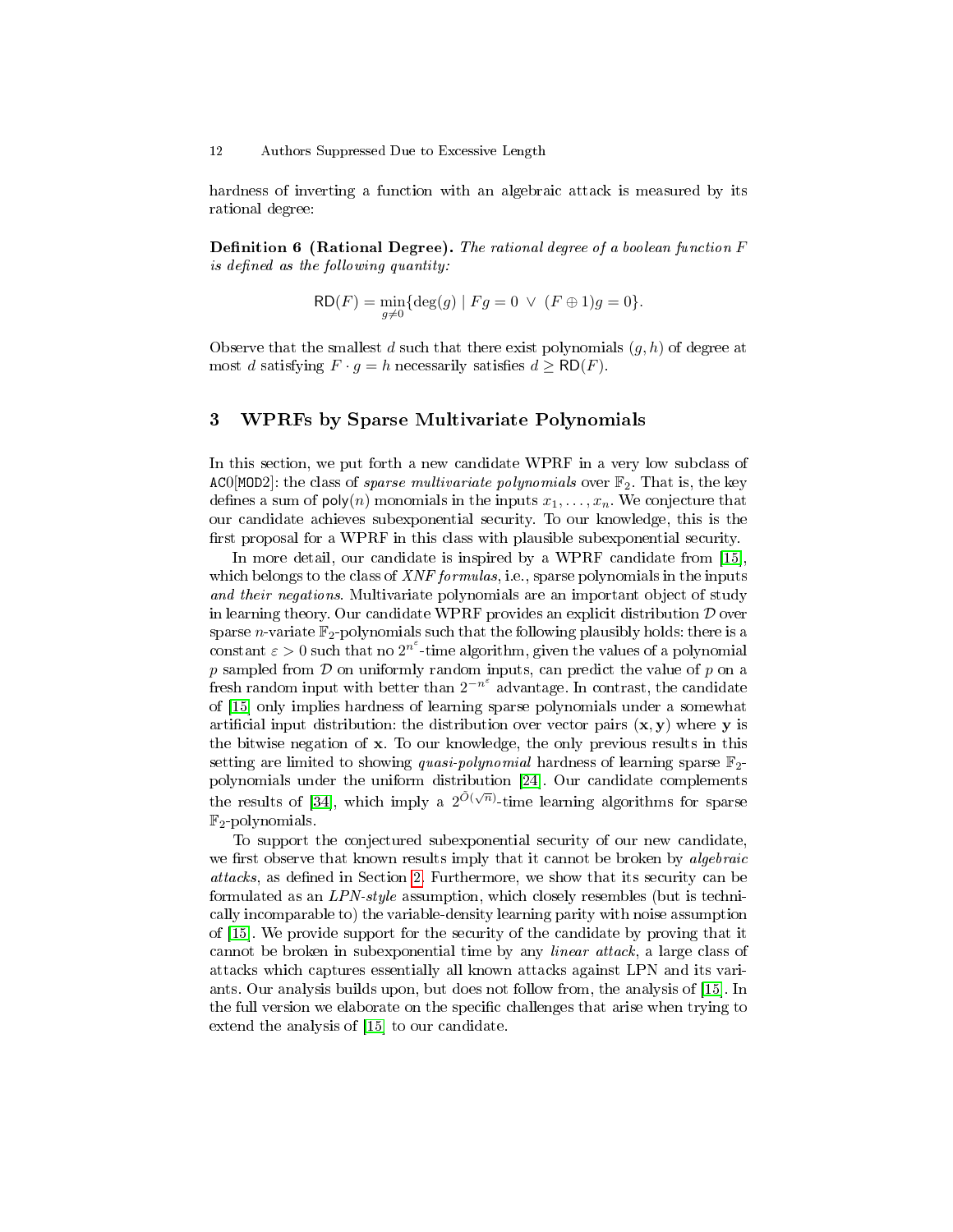#### 3.1 Our Candidate

Our candidate builds upon the candidate of [\[15\]](#page-26-4), which was carefully crafted as a XOR of variable-size terms (products of variables and negated variables), where the purpose of terms of size  $i$  is to defeat all linear attacks that depend on (approximately)  $2^i$  samples. In [\[15\]](#page-26-4), the set of input variables in each term is fixed in advance; the WPRF key simply tells, for each variable in each term, whether to use the input or its negation. To confine our candidate to the subclass of sparse  $\mathbb{F}_2$ -polynomials, we must refrain from using negations of inputs. This suggests a very natural variant: instead of selecting between bits x and  $1 - x$ , the key is used to randomly select one out of **b** random bits  $x_1 \cdots x_b$  for each variable of each monomial. When b is large enough, since the fraction of zeroes and ones in random b-bit strings is tightly concentrated around  $1/2$ , this intuitively provides security guarantees comparable to that of [\[15\]](#page-26-4). We formally introduce the candidate below.

- Input domain:  $x \in \{0,1\}^n$  with  $n = w \cdot D \cdot (D-1) \cdot b/2$ . We view x as a concatenation of D blocks  $(x_i)_{i\leq D}$ , where block  $x_i$  contains w subblocks  $x_{i,1}, \dots, x_{i,w}$ , and each sub-block  $x_{i,j}$  is composed of i b-bit strings  $(x_{i,j,\ell})_{\ell \leq i}$ . Given a string  $x_{i,j,\ell}$ , we write  $x_{i,j,\ell}[k]$  to denote its k-th bit.
- **Key domain:**  $K = (K_{i,j,\ell})_{i \leq D, j \leq w, \ell \leq i} \in [\mathfrak{b}]^s$  with  $s = w \cdot \sum_{i=1}^D i$ .
- Candidate:

$$
F_K(x) = \bigoplus_{i=1}^D \bigoplus_{j=1}^w \bigwedge_{\ell=1}^i x_{i,j,\ell} [K_{i,j,\ell}]
$$

Security against algebraic attacks. The security of our candidate against algebraic attacks [\[22\]](#page-27-14) follows directly from a known bound on the rational degree of triangular functions.

<span id="page-12-0"></span>**Lemma 7.** For any  $K \in [\mathfrak{b}]^s$ , an algebraic attack in the sense of [\[22\]](#page-27-14) requires (time and) number of samples lower bounded by  $n^{\Omega(D)} = 2^{\Omega(D \log(D+w+b))}$ .

Lemma [7](#page-12-0) follows readily from the fact that our candidate weak PRF has high rational degree: for any  $K \in \{0,1\}^s$ , it holds that  $\mathsf{RD}(F_K) \geq D$ . The proof follows immediately from [\[42\]](#page-28-6): for any fixed choice of key  $K, F_K$  is a direct sum of  $w$  independent *triangular functions of degree D*, each evaluated on distinct portions of the input, where (denoting  $D' = D(D-1)/2$ ) the triangular function of degree D is the function  $T_D(x_1, \dots, x_{D'}) = x_1 \oplus x_2 x_3 \oplus \dots \oplus \bigwedge_{\ell=D'-D}^{\bar{D'}} x_{\ell}$ . By Lemma 3 of [\[42\]](#page-28-6), the rational degree of a direct sum of functions is at least the largest rational degree of its components, and by Lemma 6 of [\[42\]](#page-28-6), the rational degree of  $T_D$  is exactly  $D$ .

### 3.2 Variable-Density LPN Formulation

We now show that the security of our weak PRF candidate follows from a VDLPN-style assumption, in the spirit of [\[15\]](#page-26-4). We note, however, that the concrete assumption is not directly comparable to that of [\[15\]](#page-26-4): while the corresponding noise distributions are similar, the variable-density matrix distribution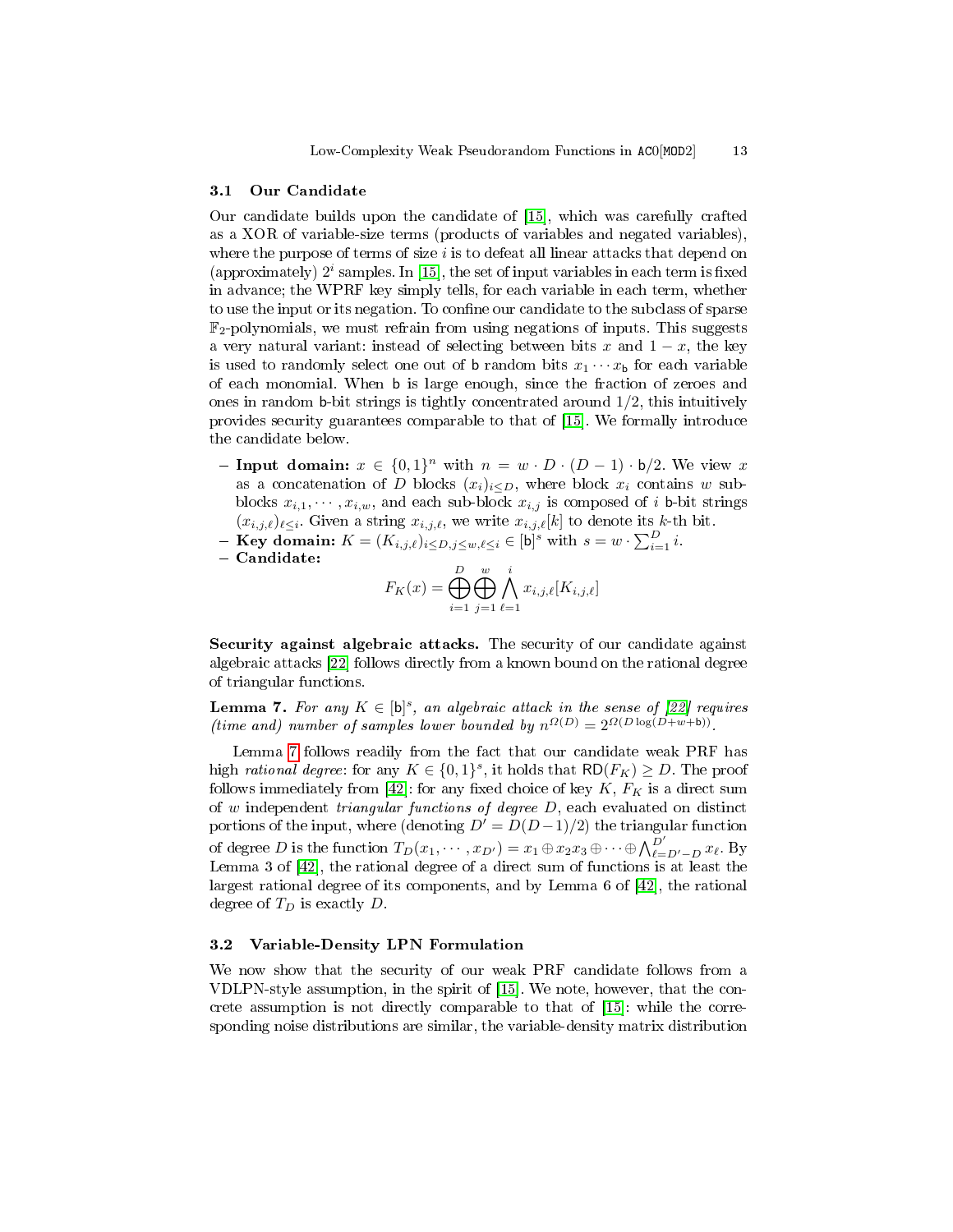in our work is very different. In the following, for each  $(i, j) \in |D| \times |w|$ , it is convenient to view  $K_{i,j} = (K_{i,j,\ell})_{\ell \leq i}$  as a single integer from the set [b<sup>i</sup>], via the natural embedding. Then, let  $\mathbf{u}(K_{i,j})$  denote the unit length- $\mathsf{b}^{i}$  vector with a  $1$ at position  $K_{i,j}$  and 0's elsewhere. We can rewrite  $F_K$  as

$$
F_K(x) = \bigoplus_{i=1}^{D} \bigoplus_{j=1}^{w} \left\langle \bigotimes_{\ell=1}^{i} x_{i,j,\ell} , \mathbf{u}(K_{i,j}) \right\rangle
$$
  
=  $\left\langle x_{1,1,\ell} || \cdots || \bigotimes_{\ell=1}^{D} x_{D,w,\ell} , \mathbf{u}(K_{1,1}) || \cdots || \mathbf{u}(K_{D,w}) \right\rangle = \left\langle h(x) , e(K) \right\rangle$ 

where  $h: x \to (x_{1,1,1}||\cdots||\bigotimes_{\ell=1}^D x_{D,w,\ell})$  and  $e: K \to (u(K_{1,1})||\cdots||\mathbf{u}(K_{D,w}))$ . Now, given a bound N on the number of samples, we let  $\mathcal{H} = \mathcal{H}(D, w, \mathsf{b}, N)$ denote the distribution over matrices H in  $\mathbb{F}_2^{N \times (w \cdot \sum_{i=1}^D b^i)}$  whose N rows are sampled as  $h(x)$  for independent samples  $x \stackrel{\hspace{0.1em}\mathsf{\scriptscriptstyle\$}}{\leftarrow} \{0,1\}^n$ . Furthermore, we let  $\mathcal{N} = \mathcal{N}(D, w, \mathsf{b})$  denote the distribution over vectors **e** in  $\mathbb{F}_2^{w \cdot \sum_{i=1}^{D} \mathsf{b}^i}$  $\sum_{i=1}^{w}$  induced by sampling  $K \stackrel{s}{\leftarrow} [b]^{s}$  and outputting  $e(K)$ . Clearly, breaking the security of our candidate given N samples is equivalent to breaking the  $(\mathcal{H}, \mathcal{N})$ -dualLPN assumption. This variant of the dual LPN assumption is very close in spirit to the regular VDLPN assumption from [\[15\]](#page-26-4): the noise distribution is the same up to setting  $b = 2$ . The matrix distribution, on the other hand, is quite different, but satisfies the same sparsity condition: the matrix  $H$  is divided into  $D$  submatrices  $H_i$ , and the average sparsity of the rows of  $H_i$  is  $(w \cdot (\mathsf{b}/2)^i)/(w \cdot \mathsf{b}^i) = 1/2^i$ . The matrix distribution in [\[15\]](#page-26-4) satisfies the same variable density structure, which motivated the name "variable-density LPN". Therefore, we view our new candidate as belonging to the same family of LPN variants.

# 3.3 Security Against Linear Attacks

We turn to consider the class of *linear attacks*, which in the context of pseudorandom generators captures the notion of small-bias generators [\[45\]](#page-28-18). Linear attacks capture, intuitively, every attack where the distinguisher is restricted to compute a linear function of the LPN samples, the identity of which can be arbitrarily determined from the public LPN matrix and inputs. This captures essentially all known attacks against standard variants of LPN, such as those based on Gaussian elimination, statistical decoding, information set decoding, and BKW-style attacks. The work of [\[15\]](#page-26-4) provided support for their VDLPN conjecture by proving subexponential security against such linear attacks.

In the context of a WPRF, a linear distinguisher is first given  $N$  random inputs  $x_1, \ldots, x_N$ , and then must choose a subset of indices  $S \subset \{1, \ldots, N\}$  such that the distribution  $\bigoplus_{i\in S} f_k(x_i),$  for a random choice of  $k,$  is biased towards  $0$  or 1. More formally, we use the following notion of an  $(\varepsilon, \delta, N)$ -biased WPRF, which naturally extends the standard notion of an  $\varepsilon$ -biased pseudorandom generator.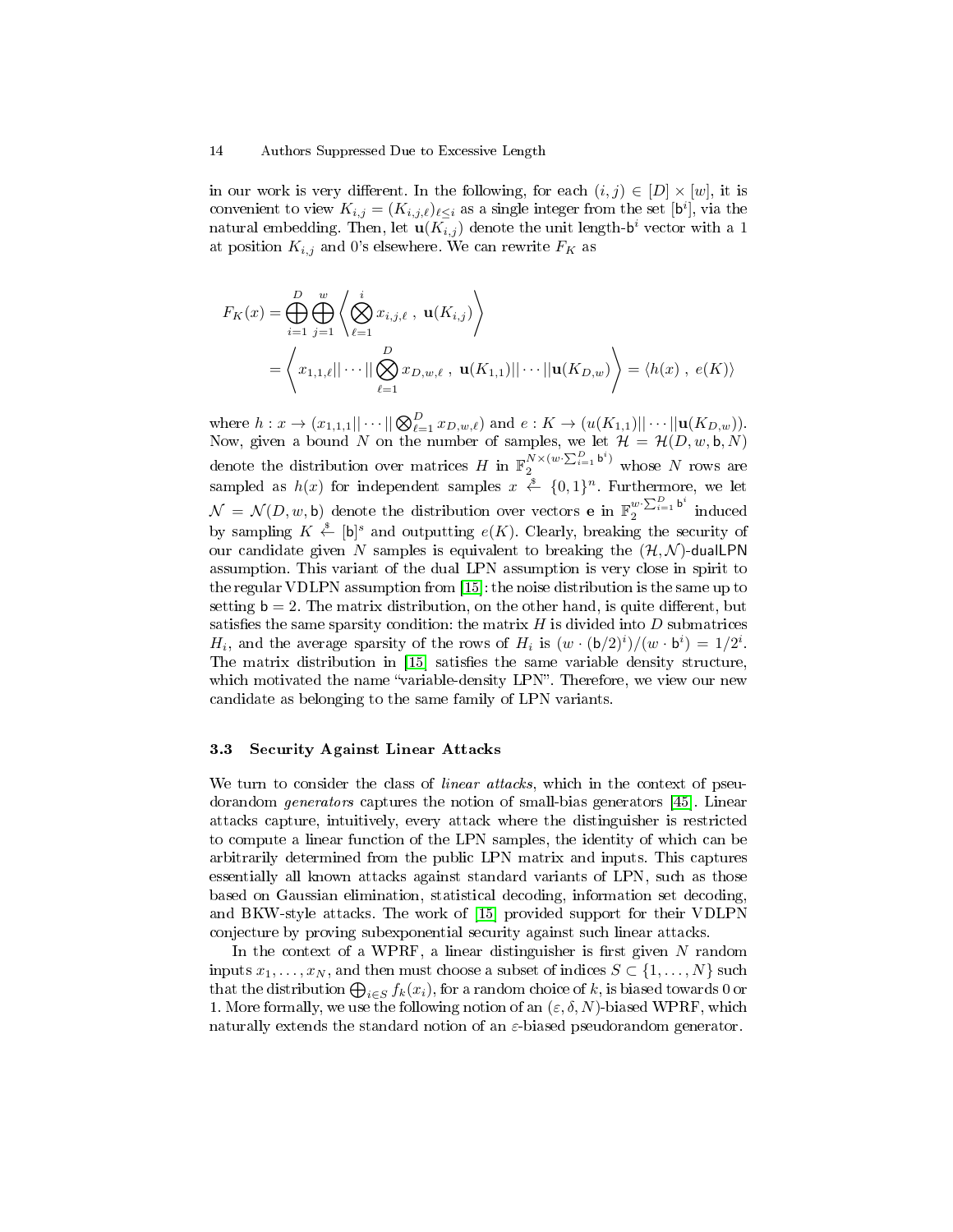Definition 8 (( $\varepsilon$ ,  $\delta$ , N)-biased weak PRF family, [\[15\]](#page-26-4)). A function family  ${F_K: \mathbb{F}_2^n}^{(1)} \mapsto \mathbb{F}_2\}_{K\in \mathbb{F}_2^{s(\lambda)}}$  is  $(\varepsilon, \delta, N)$ -biased if for every large enough  $\lambda \in \mathbb{N}$ , letting  $\mathcal{D}_{\lambda,N}(\mathbf{x})$  (for some  $\mathbf{x} \in (\mathbb{F}_2^{n(\lambda)})^N$ ) denote the distribution which samples  $K \xleftarrow{\$} \mathbb{F}_2^{s(\lambda)}$  and outputs  $\mathbf{y} = (F_K(x^{(1)}), \cdots, F_K(x^{(N)})),$  it holds that

$$
\Pr_{x^{(1)},\cdots,x^{(N(\lambda))}\overset{\$}{\leftarrow}\mathbb{F}_2^{n(\lambda)}}[\text{bias}(\mathcal{D}_{\lambda,N}(\mathbf{x}))>\varepsilon(\lambda)]\leq \delta(\lambda).
$$

Notation and theorem statement. We first introduce some notation. Recall that a sample  $H$  from  ${\mathcal H}$  is a concatenation of  $D$  matrices  $H_i,$  where each matrix  $H_i$  is itself a concatenation of w submatrices  $H_{i,j} \in \mathbb{F}_2^{N \times \mathsf{b}^i}$  whose rows are of the form  $\bigotimes_{\ell=1}^i x_{i,j,\ell},$  where the  $(x_{i,j,\ell})_{\ell\leq i}$  are  $i$  uniformly random independent **b**-bit strings. For any fixed matrix H in the support of H, we let  $\mathcal{D}_{\text{out}}(H)$  denote the distribution induced by sampling  $\mathbf{e} \leftarrow \mathcal{N}$  and outputting  $H \cdot \mathbf{e}$ .

<span id="page-14-0"></span>Theorem 9 (Low bias). Fix a security parameter  $\lambda$ . There exist constants  $0 < \beta, \nu, \mu < 1$  such that for any parameters  $(D, w, \mathsf{b}, N)$  satisfying  $w = \mathsf{poly}(\lambda),$  $\mathsf{b} = \mathsf{poly}(\lambda),\ D^2 \leq \beta \cdot w,\ D \leq \frac{\sqrt{\mathsf{b}}}{2\lambda} + 1,\ and\ N \leq 2^D,\ letting\ \mathcal{H} = \mathcal{H}(D,w,\mathsf{b},N),$ it holds that

$$
\Pr_{H \leftarrow \mathcal{H}}\left[\text{bias}(\mathcal{D}_{\text{out}}(H)) > \mu^w\right] \leq \nu^D + {\nu^{\lambda^2}}.
$$

For example, using the choice of parameters  $(D, w, \mathbf{b}, N) = (\lambda, \lambda^2/\beta, 4\lambda^4, 2^{\lambda}),$ our candidate is  $(2^{-\Omega(\lambda^2)}, 2^{-\Omega(\lambda)}, 2^{\lambda})$ -biased with inputs of length  $O(\lambda^8)$ , and keys of length  $\tilde{O}(\lambda^4)$ .

To facilitate comparison with the analysis of [\[15\]](#page-26-4), we let  $\mathcal{H}'$  and  $\mathcal{N}'$  denote respectively the matrix and noise distributions for the VDLPN variant of [\[15\]](#page-26-4), where a sample  $H \leftarrow \mathcal{H}'$  can also be broken into  $D$  matrices  $H_i = H_{i,1} || \cdots || H_{i,w}$ where the  $H_{i,j}$  are independent matrices; we denote by  $\mathcal{H}'_i$  the distribution over  $H_i$  induced by  $H \leftarrow \mathcal{H}'$  for any  $i \leq D$ .

High level overview. At a high level, the security analysis follows the same approach as the analysis in [\[15\]](#page-26-4) (which should come as no surprise due to the similarities between the candidates); however, the analysis is significantly more involved due to the more complex structure of the matrix distribution for our candidate. Fix  $i \leq D$ . The analysis of [\[15\]](#page-26-4) proceeds roughly as follows.

1. Using a strong concentration bound (McDiarmid's bounded difference inequality), it shows that for any fixed *attack vector*  $\mathbf{v} \in \mathbb{F}_2^N$  whose Hamming weight is between  $2^{i-1}$  and  $2^i$ , except with probability at most  $\exp(-\Omega(w \cdot$  $\mathcal{C}^{i}(\vec{r})$ , a random matrix  $H_{i}\leftarrow \mathcal{H}'_{i}$  satisfies  $\mathcal{HW}(\mathbf{v}^\intercal\cdot H_{i,j})/\left|\mathbf{v}^\intercal\cdot H_{i,j}\right|\in[\varepsilon,1-\varepsilon],$ where  $\varepsilon$  is some constant (that is,  $\mathbf{v}^{\mathsf{T}} \cdot H_{i,j}$  has a fraction of ones bounded by a constant, and bounded away from 1 by a constant), for a fraction at least  $w/2$  of the w submatrices  $H_{i,j}$  of  $H_j$ . Such a matrix  $H_i$  is called good with respect to v.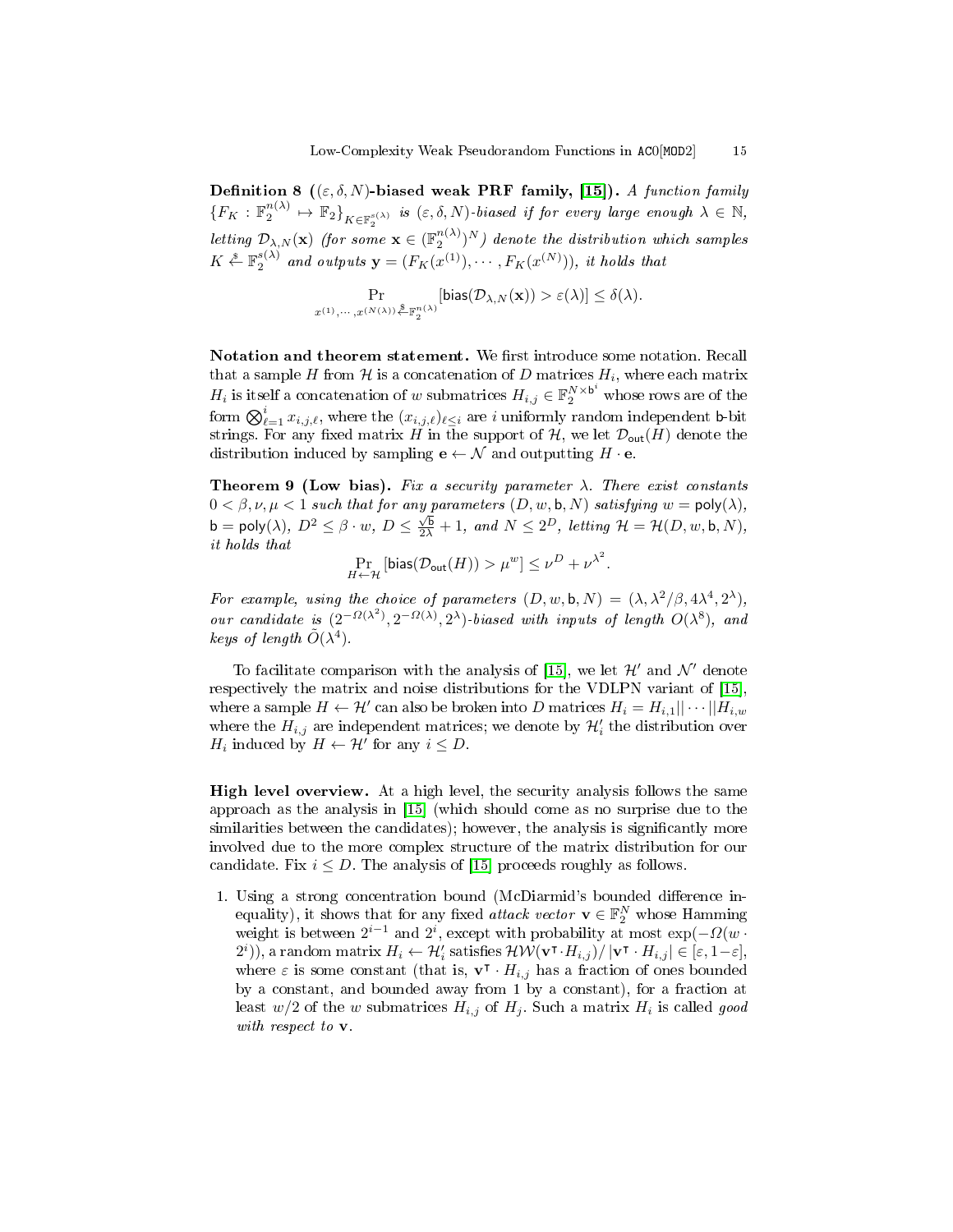- 16 Authors Suppressed Due to Excessive Length
- 2. From a union bound over all vectors **v** of weight between  $2^{i-1}$  and  $2^i$ , it follows that, except with probability at most  $\exp(-\Omega((\log N - w) \cdot 2^{i}))$ , a random matrix  $H_i \leftarrow H_i'$  will be good with respect to all vectors **v** in this weight range. When  $w$  is sufficiently larger than  $log N$ , this probability is bounded by  $\exp(-\Omega(w))$  for any  $i \leq D$ .
- 3. By a union bound over all  $i \leq D$ , with probability at least  $1-D \cdot \exp(-\Omega(w)) =$  $1 - \exp(-\Omega(w))$ , a random matrix  $H \leftarrow H'$  satisfies the following: for every nonzero vector **v**, there is an  $i^* \leq D$  such that  $H_{i^*}$  is good with respect to **v**. Then, for any such matrix H,  $H \cdot e$  for  $e \leftarrow \mathcal{N}'$  is the vector obtained by sampling a uniformly random column from each  $(H_{i,j})_{i\leq D,j\leq w}$  and XORing them all. Since  $H_{i^*}$  is good with respect to  $\mathbf{v}, H \cdot \mathbf{e}$  will include at least  $w/2$  terms sampled randomly and independently from bitstrings  $\mathbf{v} \cdot H_{i^*,j}$ with a fraction of ones in  $[\varepsilon, 1 - \varepsilon]$ . It follows that, with probability at least  $1-\exp(-\Omega(w))$  over the random choice of  $H \leftarrow H'$ , the distribution of  $H \cdot e$ for  $\mathbf{e} \leftarrow \mathcal{N}'$  has bias with respect to **v** at most  $(1 - \varepsilon)^{w/2}/2 = 2^{-\Omega(w)}$ , for any possible nonzero vector v.

Looking ahead, our security analysis will follow the same three steps as above, and the steps 2 and 3 will be the same as in  $[15]$ . However, while the first step also consists in proving a similar bound, the actual analysis turns out to be much more involved due to the different matrix structure. Due to space limitations, the proof of Theorem [9](#page-14-0) is deferred to the full version.

# <span id="page-15-0"></span>4 WPRFs in ACO  $\circ$  MOD2

In this section we present a candidate construction of a weak PRF in  $AC0 \circ MOD2$ (recall, unlike AC0[MOD2], here the parity gates must lie at the input layer of the circuit). We follow the high-level template of Akavia et al. [\[1\]](#page-26-7). Their construction, referred to as ABGKR, is of the form

$$
f_{s,K}(x) = \langle x, s \rangle \oplus g(K \cdot x \mod 2)
$$

for  $s \in \{0,1\}^n$ ,  $K \in \{0,1\}^{(n-1)\times n}$ , where  $g(x) = \bigvee_{i=1}^{\lambda} \bigwedge_{j=1}^{\log \lambda} x_{ij}$  is a DNF (the so-called TRIBES function). Since  $f_{s,K}(x)$  can be written as  $(\neg \langle x, s \rangle \land g(K \cdot$ x))  $\vee$   $(\langle x, s \rangle \wedge \neg g(K \cdot x))$ , it indeed belongs to AC0  $\circ$  MOD2.

The rationale behind the design of Akavia et al. is the following: even when picking a very simple function g (in their case, a DNF), the function  $g_K(x) =$  $g(K \cdot x)$  can already not be distinguished from a random c-unbalanced function (i.e. a random function f with  $Pr_x[f(x) = 1] = c$  for some constant  $c \neq 1/2$ ) for various natural attacks (e.g. correlations with small function families and closeness to low-degree polynomial). Then, this function  $g_k$  is XORed with  $\langle x, s \rangle$ to make the final function balanced.

From unbalanced WPRFs to standard WPRFs. We observe that this transformation does actually provably turn an unbalanced WPRF into a "standard" WPRF, under the LPN assumption. The proof of this observation is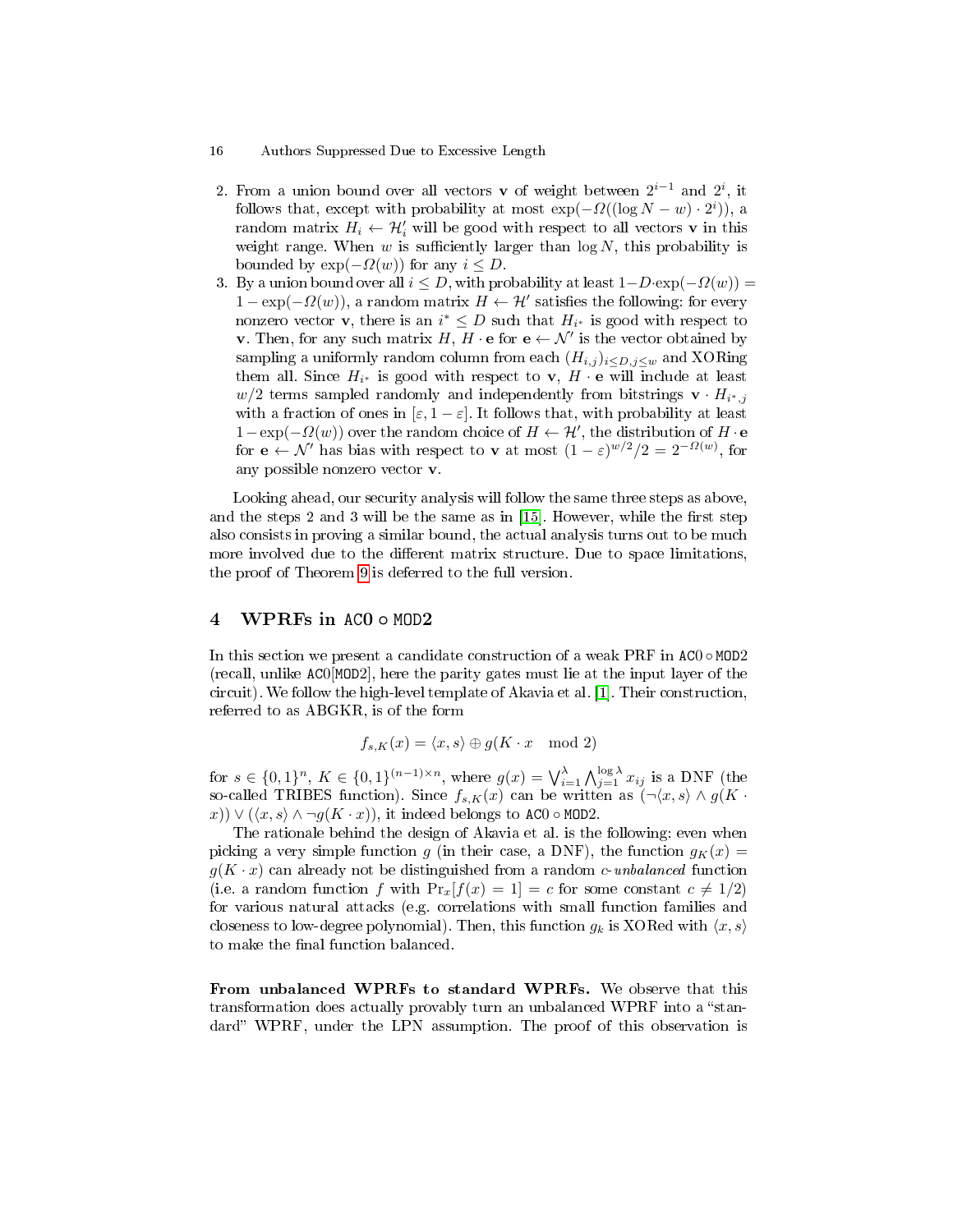straightforward; for details we refer to the full version. In spite of its simplicity, this observation had to our knowledge never been made.

We further note that there exists an alternative, unconditional transformation from a c-unbalanced WPRF in AC0 ◦ MOD2 into a standard WPRF in AC0 ◦ MOD2 which relies on the Von Neumann randomness extractor: assume w.l.o.g. that  $c < 1/2$ . Use (say) 2n parallel instances of the c-unbalanced WPRF on independent inputs and keys, grouped into  $n$  pairs. Then, take the first pair of distinct output bits (since  $c$  is a constant, there is one such pair with overwhelming probability  $1 - 2^{-O(n)}$ ): if it is 01, define the output of the WPRF to be 0; else, define it to be 1. It is relatively straightforward to prove that if  $g_k$  is a c-unbalanced WPRF, the resulting function is a WPRF. This process can be executed in ACO, hence the resulting function is in  $AC0 \circ MOD2$ .

Our approach. The above discussion justifies focusing on the task of building unbalanced WPRFs in  $AC0 \circ MOD2$ , since the latter imply standard WPRFs in the same class through simple transformations. The ABGKR candidate instantiates this unbalanced WPRF with a DNF on top of parities; however, the attack of [\[13\]](#page-26-10) allows to distinguish any depth-2 AC0 circuit on top of parities from unbalanced random functions, since any such function must have low rational degree. Therefore, any unbalanced WPRF in AC0 ◦ MOD2 must have at least three layers of  $AND/OR$  gates. With the goal of finding the simplest possible modification of the ABGKR candidate which can retain subexponential security, we ask:

# Is there a subexponentially secure unbalanced WPRF computable by a depth-3 AC0 circuit on top of parities?

Our candidate. We put forth the following candidate unbalanced WPRF:  $g_k(x) = g(K \cdot x)$ , with

<span id="page-16-0"></span>
$$
g(x) = \bigvee_{i=1}^{\lambda} \bigwedge_{j=1}^{\lambda} \bigvee_{k=1}^{w} x_{ijk},
$$
\n(1)

where  $\lambda$  is a security parameter (i.e., we will bound the complexity of various attacks on our candidate as a function of  $\lambda$ ) and  $m, w$  are chosen such that  $w = |\log \lambda - \log \log \lambda|$  and  $m = \lambda^2 w$ . That is, we simply add a single layer of ORs after the parity layer, with parameters chosen to guarantee that  $Pr_x[g(x) = 1]$ is constant. Note that choosing the fan-in of the gates more carefully, one can actually obtain bias  $1 = 2 + o_n(1)$ . In this case the function  $g(x)$ , which replaces the TRIBES function in ABGKR, corresponds to the degree-3 Sipser function. For more details, we refer to [\[33,](#page-27-16)[55\]](#page-28-19).

We conjecture that this candidate achieves subexponential security. Observe that since the attack of [\[13\]](#page-26-10) distinguishes any depth-2 AC0 circuit on top of par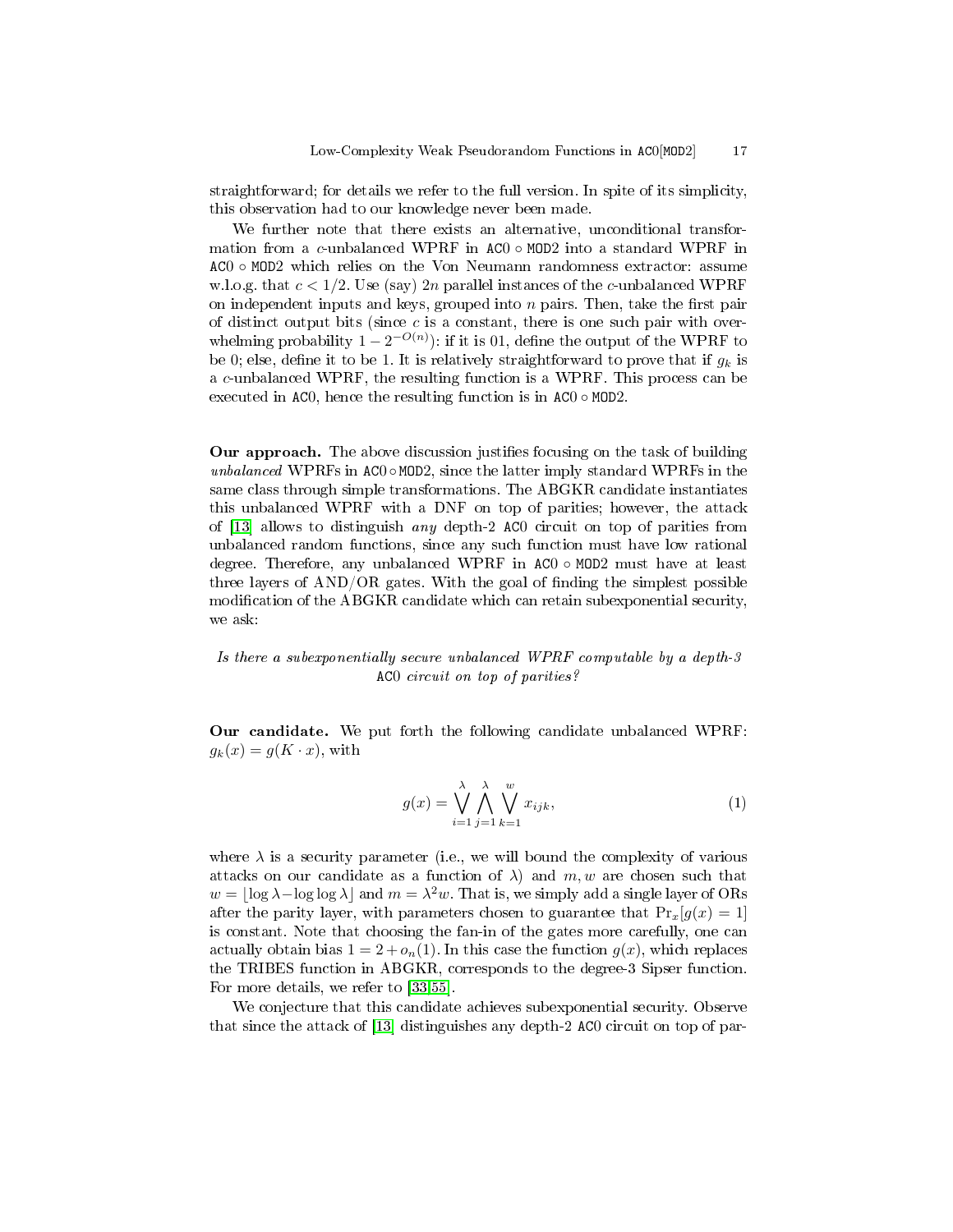ities from unbalanced random functions, our candidate actually enjoys optimal depth.[4](#page-17-0)

## 4.1 Provable Resistance to Algebraic Attacks

Algebraic attacks are a general class of cryptanalytic algorithms that aim to either invert a function or distinguish it from random, by obtaining many samples and using these to derive a system of linear equations over the secret inputs. This class of attack was first developed by the applied cryptographic community and used to break public-key encryption schemes and stream ciphers [\[52,](#page-28-17)[20,](#page-26-17)[22\]](#page-27-14). It generalizes in particular the correlation attacks [\[37\]](#page-27-17) that have been developed for attacking LFSRs. Correlation attacks have been considered in the theory community in the context of constructing local pseudorandom generators [\[44\]](#page-28-11).

The resistance of a WPRF  $f_k: \{0,1\}^n \to \{0,1\}$  to algebraic attacks can be measured by its *rational degree*, that is, the smallest  $d$  for which there exist non-zero polynomials p and q of algebraic degree at most  $d$ , such that

<span id="page-17-1"></span>
$$
f_k(x) \cdot p(x) = q(x), \quad \forall x \in \{0, 1\}^n.
$$
 (2)

Applebaum and Lovett [\[5\]](#page-26-18) formally studied algebraic attacks of local functions, and showed that if a predicate has large rational degree then it provably resists a natural class of algebraic attacks.

On the other hand, if a WPRF candidate  $f_k$  has low rational degree d, then it can be distinguished from random via a simple algebraic attack, which obtains  $O(n^d)$  samples and tests whether [\(2\)](#page-17-1) holds for each of them. This is exactly the type of attack that Bogdanov and Rosen [\[13\]](#page-26-10) observed breaks the candidate of Akavia et al. [\[1\]](#page-26-7) in quasipolynomial time, since it has rational degree  $O(\log \lambda)$ .

We, on the other hand, show that our candidate has rational degree  $\lambda$ . Even though, formally, this does not rule out the attack of [\[13\]](#page-26-10), which only requires proximity to low rational degree, we view this as strong evidence that the attack does not apply to our candidate.

To analyze the rational degree of our candidate, we first give a general method for determining the exact rational degree of any function in AC0 that can be expressed as alternating layers of AND and OR gates that each depend on disjoint subsets of the input. We then use this to compute the rational degree of our noise function, and finally our candidate unbiased WPRF.

Towards understanding our techniques, we first briefly recall the attack of Bogdanov and Rosen [\[13\]](#page-26-10). To that end, note that the rational degree can be characterized as the minimal d such that there exists a polynomial  $p \neq 0$  of algebraic degree d such that  $f \cdot p = 0$  or  $(f \oplus 1) \cdot p = 0$  (also referred to as the algebraic immunity in the literature). The attack of Bogdanov and Rosen [\[13\]](#page-26-10)

<span id="page-17-0"></span><sup>4</sup> However, transforming our candidate into a standard WPRF, e.g. using the LPNbased transformation, results in a candidate computed by a depth-4 AC0 circuit on top of parities. It is an interesting question whether the optimal depth can be achieved for standard WPRFs, i.e., whether there exists subexponentially-secure standard WPRFs computable by depth-3 AC0 circuit on top of parities.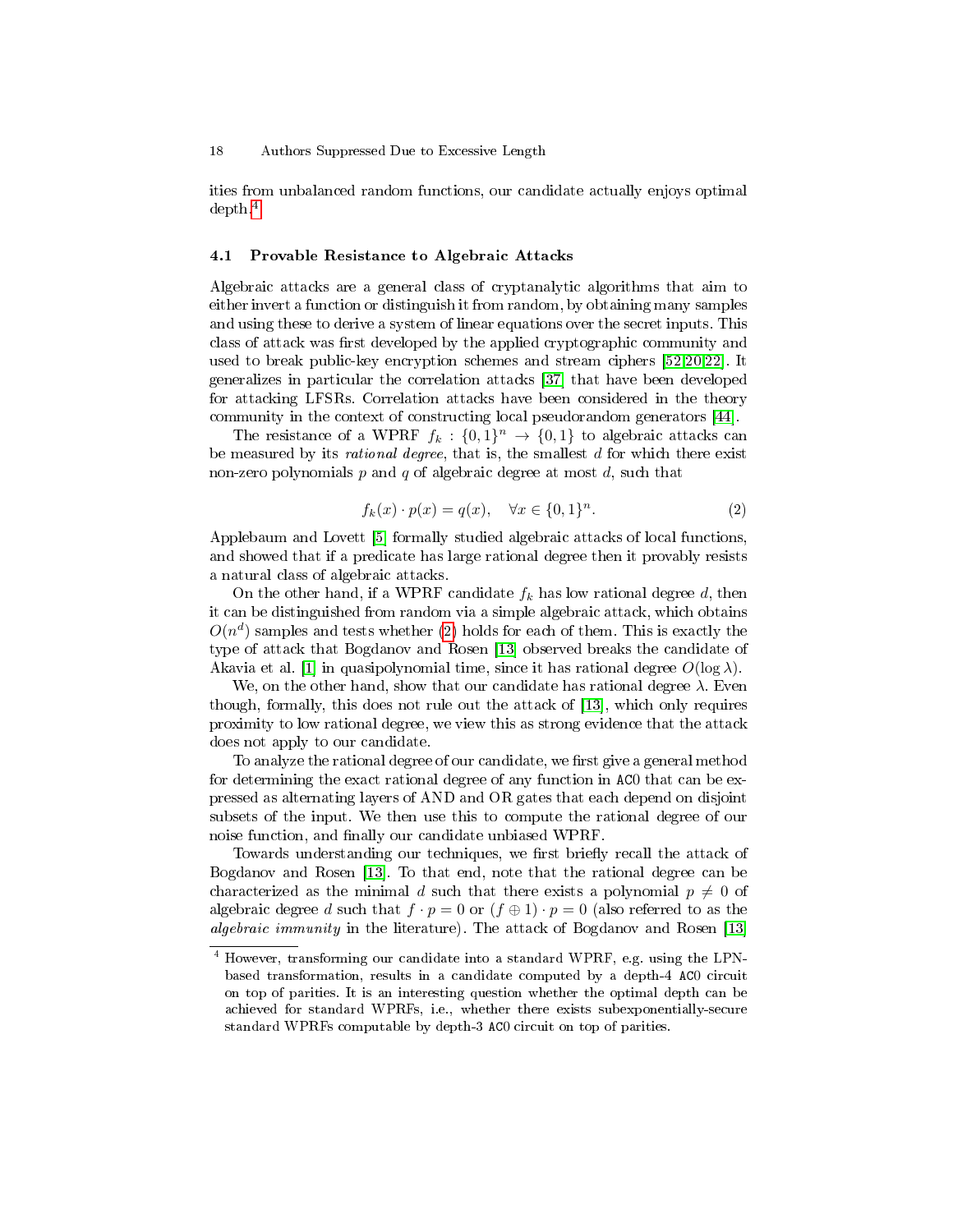builds on the observation that  $f = \bigvee f_i$  always has rational degree at most  $\min_i \deg f_i$ , as  $f_i(x) = 1$  implies  $f(x) = 1$  and thus  $(f \oplus 1) \cdot f_i = 0$ . Therefore, for any DNF either all inner conjunctions have high algebraic degree (and thus the DNF is highly biased towards 0), or the function is susceptible to rational degree attacks.

We observe that while a disjunction does not increase the rational degree of a function, it does have an effect that can be leveraged. Namely, consider a function  $p \neq 0$  of minimal algebraic degree such that  $f \cdot p = 0$ . We will prove that if  $p_i$  are the minimal annihilating functions for  $f_i$  (and all functions depend on disjoint parts of the input),  $p$  must have algebraic degree at least  $\sum_i p_i$ .

Now, using that conjunctions behave in a dual way, alternating between conjunctions and disjunctions allows to increase the rational degree while keeping the function's bias constant. In order to prove this, we introduce the notion of primal and dual rational degree.

Definition 10 (Primal and dual rational degree). For  $f: \{0,1\}^n \rightarrow \{0,1\}$ , we define the primal rational degree  $\rho$  as the minimal  $\rho$  such that there exists a polynomial  $p \neq 0$  with algebraic degree  $\rho$  and  $f \cdot p = 0$ . Further, we define the dual rational degree  $\rho'$  of f as the primal rational degree of its negation. Namely, we define the dual rational degree as the minimal  $\rho'$  such that there exists a polynomial  $p \neq 0$  with algebraic degree  $\rho'$  and  $(f \oplus 1) \cdot p = 0$ . Note that the rational degree of f is  $d = \min(\rho, \rho')$ .

With the notion of primal and dual rational degree we can distill our main observation in the following lemma, which we prove in the full version.

**Lemma 11.** Let  $f, h: \{0, 1\}^n \rightarrow \{0, 1\}$  be Boolean functions that depend on disjoint parts of the input<sup>[5](#page-18-0)</sup>, where f and h have primal rational degree  $\rho_f$  and  $\rho_h$  and dual rational degree  $\rho'_f$  and  $\rho'_h$ , respectively. Then:

- (i) The primal rational degree of  $f \vee h$  is lower bounded by  $\rho_f + \rho_h$ .
- (ii) The dual rational degree  $\rho'$  of  $f \vee h$  is lower bounded by  $\min(\rho'_{f}, \rho'_{h})$ .

With this, it is straightforward to compute the exact rational degree of a disjunction, where all terms depend on disjoint parts of the input. Similarly, we can also apply this to compute the rational degree of a conjunction, since  $\bigwedge_{i=1}^{s} f_i = \bigvee_{i=1}^{s} (f_i \oplus 1) \oplus 1.$ 

Put together, and applied to our candidate, we obtain the following.

**Lemma 12.** Let  $m = m(\lambda) \in \mathbb{N}$ , let  $g: \{0,1\}^m \rightarrow \{0,1\}$  be as in Equa-tion [1,](#page-16-0) let  $n = m + 1$ , and let  $s \in \{0,1\}^n, K \in \{0,1\}^{m \times n}$  be such that the map  $x \mapsto (\langle x, s \rangle, K \cdot x) \mod 2$  is invertible. Then, our candidate weak PRF  $f_{s,K} \colon \{0,1\}^n \to \{0,1\}$  defined via

$$
f(x) \mapsto \langle x, s \rangle + g(K \cdot x \mod 2)
$$

has rational degree at least  $\lambda$ .

For further details and discussion, we refer the reader to the full version.

<span id="page-18-0"></span><sup>&</sup>lt;sup>5</sup> We say that f depends on the *i*-th index of the input, if  $x_i$  appears with a non-zero coefficient in some term in  $f$ .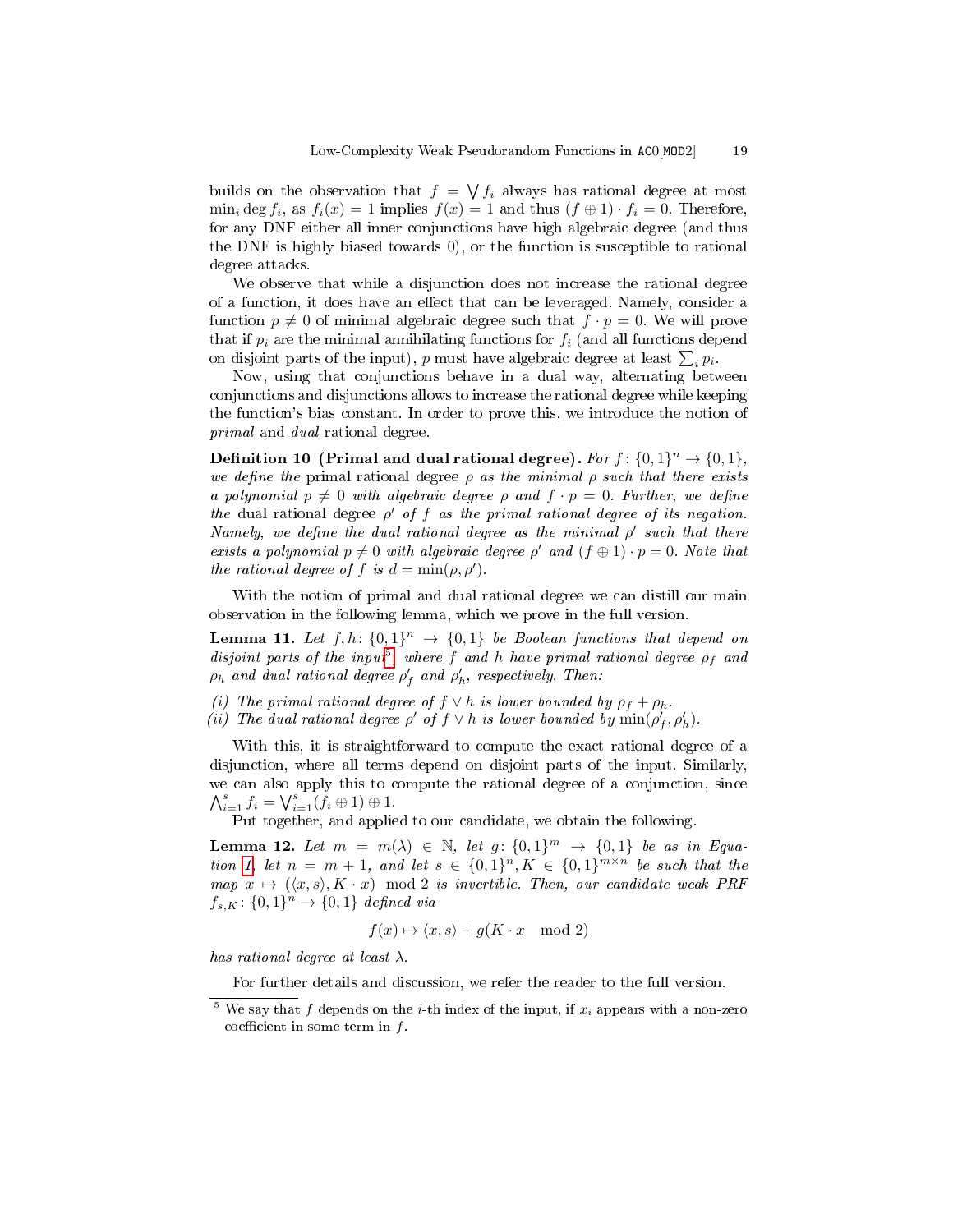<span id="page-19-1"></span>

Fig. 1: Relation between different assumptions/ conjectures.  $A \rightarrow B$  means that A implies B. By a linear distribution we mean the uniform distribution over a linear subspace  $V \subseteq \{0,1\}^n$ , where dotted implications were already observed by [\[1\]](#page-26-7).

# 4.2 On Resistance to Linear Attacks

We also consider the resistance of our candidate to linear attacks, as was done for our other candidate in Section [3.](#page-11-0) While we have not been able to prove resistance of linear attacks for this candidate, we formulate a combinatorial conjecture which states, informally, that if the deterministic noise function is c-unbalanced for some constant  $c$  and far from all low-degree polynomials, then no attack from the linear attack framework can break the corresponding LPN with simple noise assumption. If true, this conjecture would imply that our candidate, the ABGKR candidate, as well as the "LWR mod  $6$ " candidate from [\[14\]](#page-26-2), cannot be broken by any of the above attacks. We provide preliminary observations regarding the plausibility of the conjecture; we view proving or disproving this conjecture as an interesting open question. For more details we refer to the full version

## <span id="page-19-0"></span>4.3 On WPRFs in AC0 with Public Parities

In this work we give a candidate construction of a weak PRF in  $AC0 \circ MOD2$ . where the parities are *secret*. In particular, we conjecture that such a weak PRF exists (this is in the following referred to as Conjecture I).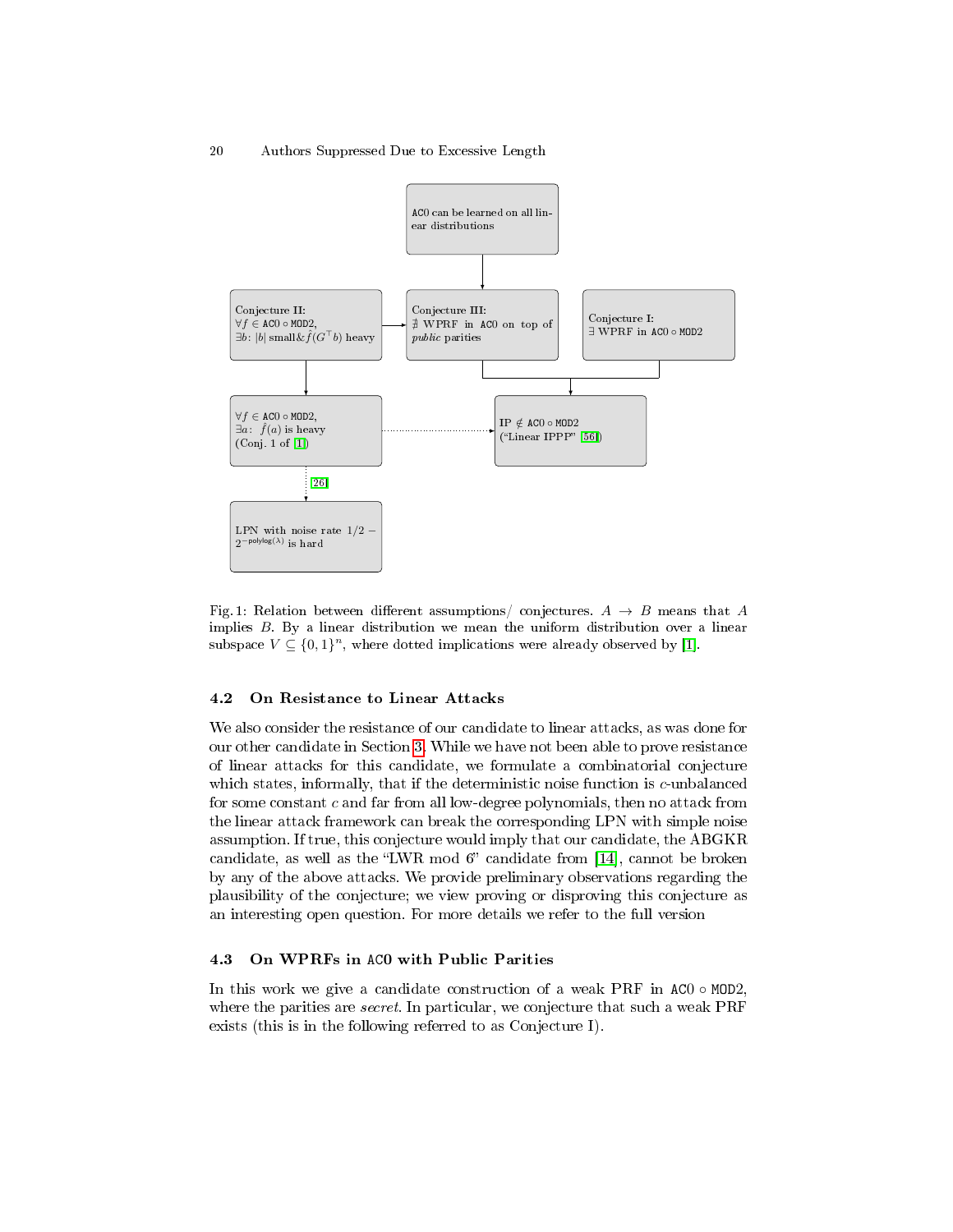We also consider the natural question of the existence of a simpler class of WPRF of the form  $f_k(x) = g_k(G \cdot x)$ , where G is a *public* matrix. Note that if G is removed (or surjective) then  $f_k$  could be learned by the algorithm of Linial, Mansour and Nisan [\[41\]](#page-27-4) for learning AC0 under the uniform distribution.

While Akavia et al. [\[1\]](#page-26-7) conjectured that any function in  $AC0 \circ MOD2$  has a large Fourier coefficient, we take this further by suggesting that, in the case of a public matrix G, the heavy Fourier coefficient of  $f_k$  stems from a low-order coefficient of  $g_k$  (in the following referred to as Conjecture II). This would imply that the high-weight Fourier coefficient can be used to distinguish the function from random in quasipolynomial time even given only access to random samples, and therefore allows to conclude that there cannot exist a weak PRF in AC0 on top of public parities (in the following referred to as Conjecture III).

We prove Conjecture II for the case when  $q_k$  is a family of DNFs, by extending the work of Jackson [\[36\]](#page-27-11) to show that the coefficient is of the right form. The idea of Jackson is that any DNF correlates with a parity of its term that is "most likely" to be satisfied, which implies a heavy Fourier coefficient. We further observe that this means the function is either biased, or the term can contain only a few non-correlated variables. Since an AND clause is only satisfied for exactly one setting of inputs, if there are too many independent terms in the DNF then the function is biased. Otherwise, there are many dependencies between the individual terms, which we show implies the heavy Fourier coefficient comes from a vector of the form  $a = G^{\top}v$  for some low-weight v.

We further prove Conjecture II for arbitrary  $g_k \in \text{AC0}$  if the matrix G is random (or, more generally, defines a **polylog-wise** independent map).

We present the formal Conjectures I, II and III as well as the proof of Conjecture II for the above mentioned special cases in the full version.

Linear IPPP and Relations Between Conjectures Finally, in the full version, we also elaborate on the relations between our conjectures, and previous conjectures in the literature including the "Linear IPPP" conjecture  $[56]$ , asserting that mod-2 inner product is not in  $AC0 \circ MOD2$ . These connections are illustrated in Fig. [1.](#page-19-1)

# 5 Between Lapland and Cryptomania

In this section we present two abstract frameworks. We first introduce the notion of learning parity with simple deterministic noise, which captures our candidate weak PRF in  $AC0 \circ MOD2$  from Section [4.](#page-15-0) Further, we show that every weak PRF candidate in AC0[MOD2] implies some form of learning parity with simple deterministic noise.

Next, we introduce an abstract framework that captures variable-density learning parity with noise style assumptions such as the candidate weak PRF of [\[15\]](#page-26-4) and our candidate weak PRF from Section [3.](#page-11-0)

Further, if one believes that either no code is hard to decode or almost all codes are hard to decode with respect to some noise level, then we show that each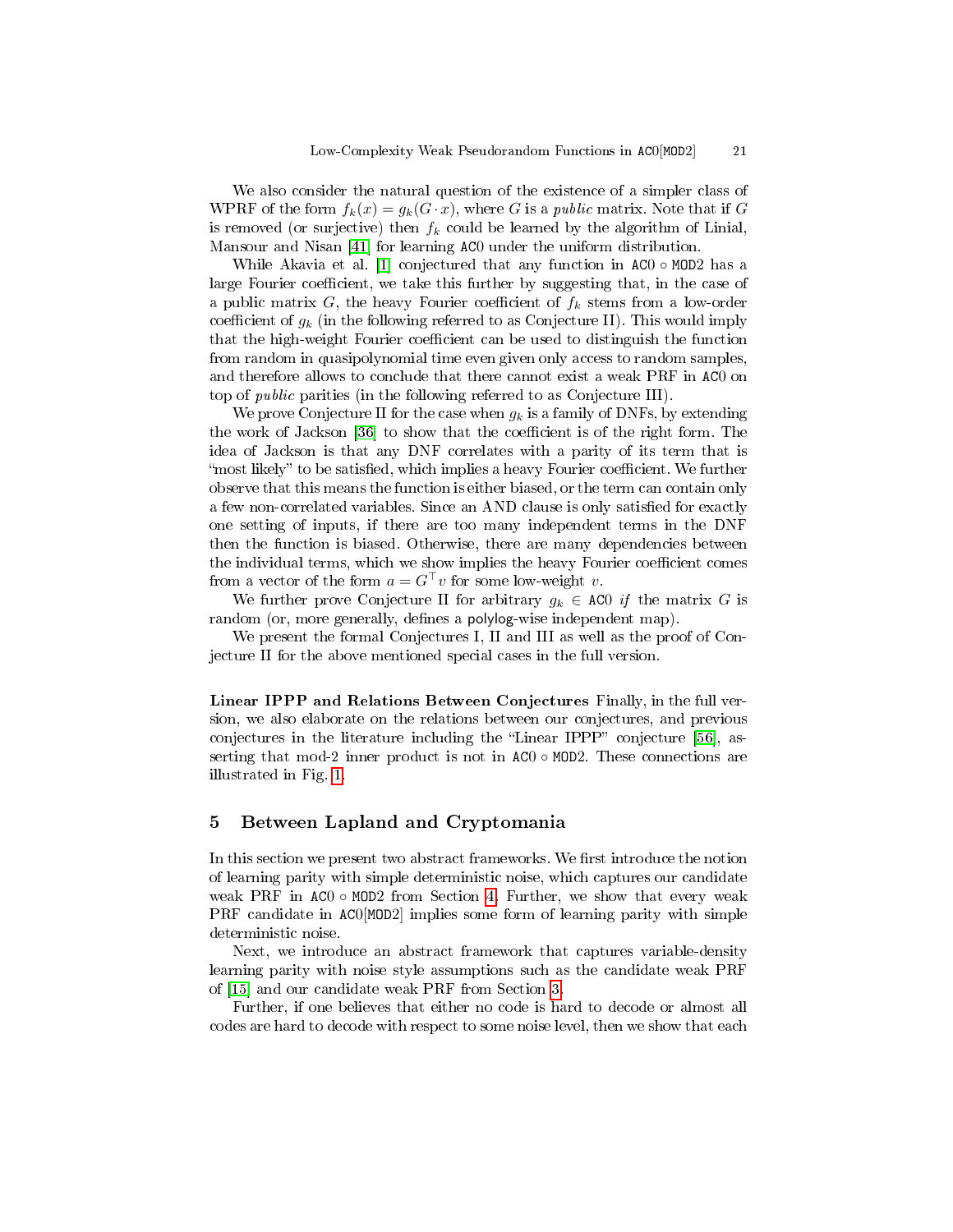candidate that fits into the VDLPN framework lives in Cryptomania. We are not aware of any similar implications for functions that can be cast as learning parity with AC0[MOD2]-noise more generally.

## 5.1 Learning Parity with Simple Deterministic Noise

We observe that the Akavia et al. [\[1\]](#page-26-7) candidate as well as our own candidate in  $AC0 \circ MOD2$  can be cast as a form of new LPN-style assumption, that we refer to as LPN with simple deterministic noise. This can be viewed as a generic method to transform a biased weak PRF into a weak PRF. Formally, we define learning parity with simple noise as follows.

Definition 13 (Learning parity with simple deterministic noise). Let  $n = n(\lambda), \kappa = \kappa(\lambda) \in \mathbb{N}$  and let  $\mathcal{G} = \{g_k : \{0,1\}^n \to \{0,1\} \mid k \in \{0,1\}^{\kappa}\}\$  be a family of keyed functions in a low-complexity class. We say a function family  $\mathcal{F} = \{f_{s,k}: \{0,1\}^n \to \{0,1\} \mid s \in \{0,1\}^n, k \in \{0,1\}^{\kappa} \}$  is an instance of learning parity with simple deterministic noise from  $\mathcal{G}$ , if  $f_{s,k}$ :  $\{0,1\}^n \to \{0,1\}$  is of the form  $f_{s,k}(x) = \langle x, s \rangle \oplus g_k(x)$ .

In this paper by simple we usually refer to noise functions in AC0[MOD2]. Note that if G is in ACO[MOD2], then so is F. Further note that  $f_{s,k}$  can be written as

$$
f_{s,k}(x) = (\neg \langle x, s \rangle \land g_k(x)) \lor (\langle x, s \rangle \land \neg g_k(x)).
$$

This shows that for  $g_k \in \text{AC0} \circ \text{MOD2}$  we also have  $f_{s,k} \in \text{AC0} \circ \text{MOD2}$  (where we consider the key as fixed). Note that this transformation from a biased weak PRF  $g_k$  to a weak PRF  $f_{s,k}$  is not depth-preserving, however.

This framework can be extended to capture more general input distributions as follows.

Definition 14 (Extension to general input distributions). Let  $n = n(\lambda), \kappa =$  $\kappa(\lambda), M = M(\lambda) \in \mathbb{N}, \text{ let } \mathcal{G} = \{g_k : \{0,1\}^n \to \{0,1\} \mid k \in \{0,1\}^{\kappa}\}\text{ be a } \text{ fam}.$ ily of keyed functions in a low-complexity class, and let  $h \colon \{0,1\}^n \to \{0,1\}^M$ a function. We say that a function family  $\mathcal{F} = \{f_{s,k}: \{0,1\}^n \to \{0,1\} \mid s \in$  $\{0,1\}^M, k \in \{0,1\}^{\kappa}\}\$ is an instance of learning parity with simple deterministic noise from  $G$  with respect to the input distribution generated by  $h$ , if  $f_{s,k} \colon \{0,1\}^n \to \{0,1\}$  is of the form  $f_{s,k}(x) = \langle h(x), s \rangle \oplus g_k(x)$ .

Of course not every class of noise functions gives rise to a candidate weak PRF. In the full version we make progress on studying learning parity with simple noise by presenting a combinatorial conjecture about properties that the family of noise functions  $G$  has to satisfy (informally speaking, these are the properties of being "balanced" and having "high-degree"), that we believe are sufficient in order to resist all linear attacks. However, note that as the attack by Bogdanov and Rosen [\[13\]](#page-26-10) showed, satisfying these properties is still not sufficient to be a weak PRF, because other classes of attacks such as algebraic attacks might apply.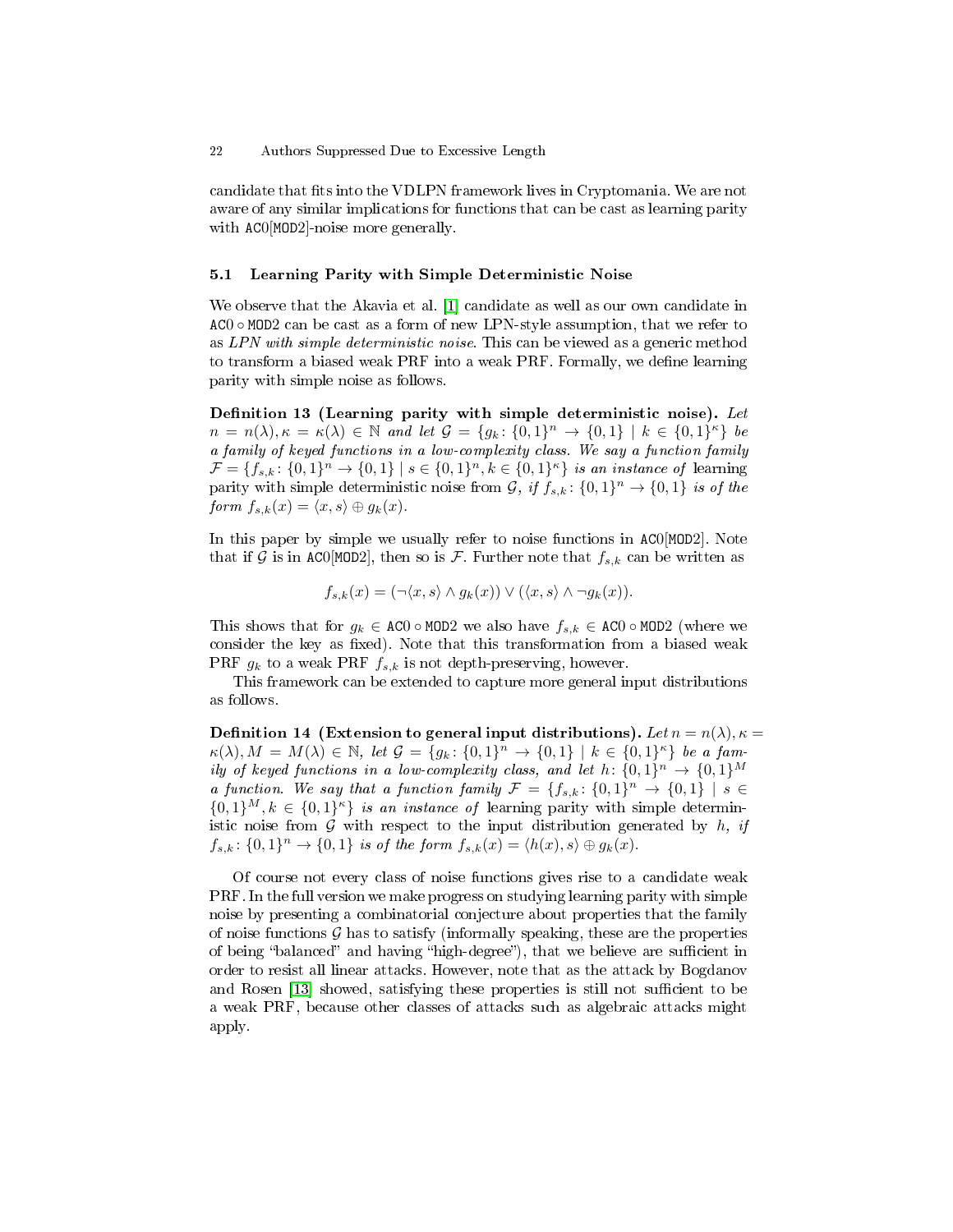## 5.2 Weak PRFs in AC0[MOD2] Live in Lapland

The results on circuit lower bounds by Razborov and Smolensky [\[53](#page-28-13)[,57\]](#page-28-14) show that every function in AC0[MOD2] can be approximated by a polynomial of polylogarithmic degree. More formally, their result can be stated as follows.

Theorem 15 (Razborov-Smolensky [\[53](#page-28-13)[,57\]](#page-28-14)). Let  $n, d, S \in \mathbb{N}$ . If  $f: \{0,1\}^n \to$  ${0,1}$  can be computed by depth-d, size-S circuit with MOD2 gates, then for any integer  $\varepsilon > 0$ , there exists a polynomial  $p(x) \in \mathbb{F}_2[x_1, \ldots, x_n]$  of degree at most  $(\log(S/\varepsilon))^d$  such that  $\Pr_x[f(x) \neq p(x)] \leq \varepsilon$ .

The theorem implies that if there is a weak PRF in AC0[MOD2], then learning parity with noise is hard, where the code is a "punctured" Reed-Muller code of quasipolynomial dimension (i.e. the row corresponding to an input  $x$  consists of the of all low-degree monomials evaluated on  $x$ ), the secret corresponds to the coefficient of the polynomial that approximates the weak PRF, and the noise corresponds to the approximation error. In other words, the existence of a weak PRF in AC0[MOD2] says that this kind of punctured Reed-Muller codes are hard to decode for some nontrivial noise rate.

<span id="page-22-0"></span>**Corollary 16.** Let  $n = n(\lambda), \kappa = \kappa(\lambda) \in \mathbb{N}$ . If there exists a  $(Q, T, \varepsilon)$ -weak PRF in ACO[MOD2], then there exists  $c, C \in \mathbb{N}$  with  $c < C$ , a family of keyed functions  $\mathcal{G} = \{g_k \colon \{0,1\}^n \to \{0,1\} \mid k \in \{0,1\}^\kappa\}$  and a function  $h \colon \{0,1\}^n \to \{0,1\}^M$ where  $M = 2^{\log^C \kappa}$ , such that the learning parity function  $f_{s,k} = \langle h(x), s \rangle \oplus g_k(x)$ with deterministic noise  $g_k \in \mathcal{G}$  respective to the input distribution generated by h is a  $(Q, \mathcal{O}(T), \epsilon)$ -weak PRF. Further, for the corresponding noise rate we have that  $Pr_{x,k}[g_k(x) = 1] \leq 2^{-\log^c \kappa}$ .

Note that the Razborov-Smolensky result does not make any guarantees as to the *distribution* over the approximating low-degree polynomial for the functions in the PRF family, corresponding to distribution over the secret s in the LPN instance. However, the corresponding LPN instance reduces to the case of average-case s. Namely, samples  $\langle x, s^* \rangle \oplus g_k(s)$  for arbitrary  $s^*$  can be generically converted to consistent samples for uniform secret  $s^* + s'$ , by offsetting each sample by  $\langle x, s' \rangle$ .

Note that having a superpolynomial secret in Corollary [16](#page-22-0) only "scales down" the LPN security when expressed as a function of the secret size, and in the subexponential regime the resulting guarantee remains meaningful. More explicitly, the corollary can be understood as follows: If there exists a weak PRF in ACO[MOD2] with subexponential security  $2^{\kappa^{\delta}}$ , then there exists an instance of deterministic LPN that has secret length  $M = 2^{\log^C \kappa}$  and security in the order of  $2^{\kappa^{\delta}} = 2^{2^{\delta \cdot \log^{1/C} M}}$ . Thus, the existence of weak PRF candidates in ACO[MOD2] with subexponential security implies what can be viewed as an instance of deterministic LPN with "subsubexponential hardness" in the secret length (which lies strictly between quasipolynomial and subexponential).

Consider a hardness of decoding interpretation of Corollary [16.](#page-22-0) Observe that the noise rate  $\varepsilon$  implied by Razborov-Smolensky is *above* the minimal distance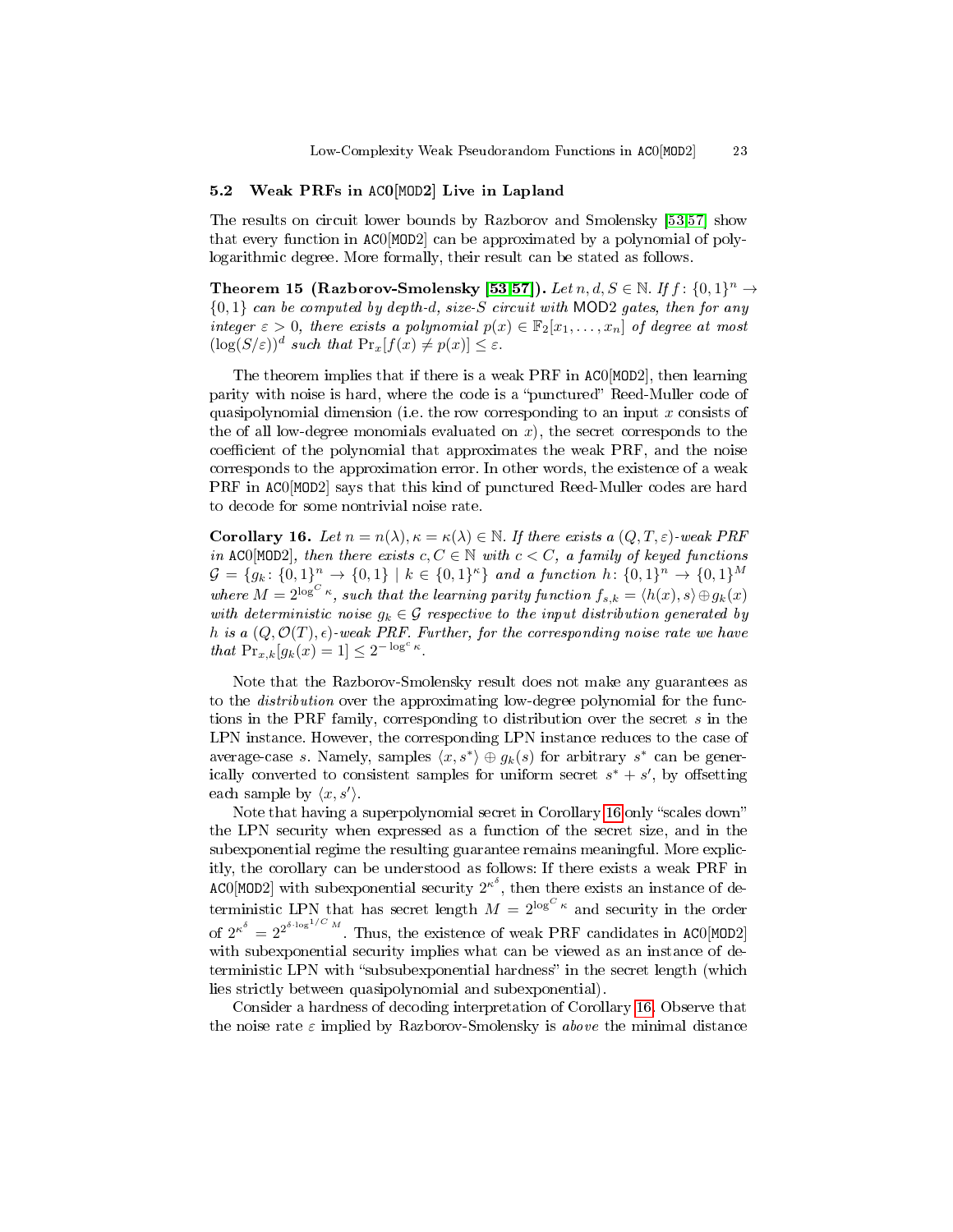of the corresponding (punctured) Reed-Muller code of low-degree multivariate polynomials, therefore unique decoding will in general not be possible. That is, we expect many low-degree multivariate polynomials  $p(x)$  to agree with a given function  $f_k$  in ACO[MOD2] up to this noise rate. Identifying any such  $p(x)$  constitutes an attack on the pseudorandomness of  $f_k$ , as it provides a low-error prediction of  $f_k$  evaluations. Note that the *number* of (punctured) Reed-Muller codewords within this distance is bounded: in particular, for  $Q=2^{\kappa^\delta},$  the probability that a random word in the space  $\{0,1\}^Q$  will be within Hamming distance  $\varDelta = 2^{\kappa^\delta-\log^c\kappa}$  of a codeword will be negligible. Thus, we can conclude that the existence of a weak PRF in AC0[MOD2] implies that the punctured Reed-Muller code is hard to decode in some non-unique decoding regime. We formalize this in the following corollary.

**Corollary 17.** Suppose for every  $c, C \in \mathbb{N}$  with  $c \leq C$ , there is an algorithm A running in time  $2^{n^{\circ (1)}}$  such that, given a generating matrix G of a punctured RM code over  $\mathbb{F}_2$  with parameters  $(\log^C n, n)$  and corrupted codeword y, A finds a codeword which is within relative distance  $2^{-\log^c n}$  from y. Then there are no WPRFs in AC0[MOD2].

While it is known that the decoding of some linear codes and even structured codes such as Reed-Solomon codes for certain noise rates is NP-hard [\[11](#page-26-19)[,29\]](#page-27-19), we are not aware of similar result for (punctured) Reed-Muller codes as the one described above. Also, to our knowledge known results on NP-hardness of computing and approximating the minimum distance of codes [\[59,](#page-28-20)[25\]](#page-27-20) do not apply to our example. We leave it as an interesting open question to find a more natural implication from weak PRFs in AC0[MOD2] to the hardness of decoding linear codes.

## 5.3 A Framework for VDLPN Assumptions

In [\[15\]](#page-26-4), a candidate weak PRF in AC0[MOD2] was given, with security based on a specific variable-density learning parity with noise assumption. In the following we give a framework of variable-density learning parity with noise that captures the weak PRF candidate of [\[15\]](#page-26-4) and also our candidate based on sparse polynomials presented in Section [3](#page-11-0) in AC0[MOD2]. Note that the VDLPN framework is not restricted to functions in AC0[MOD2]. And, on the other hand, not all function families in AC0[MOD2] fall within this framework. Therefore, the conditional public-key implication that we give in the following only applies to candidates such as the one given in [\[15\]](#page-26-4) and our candidate based on sparse polynomials, but not our candidate weak PRF in AC0 ◦ MOD2.

Definition 18 (A framework for VDLPN). Let  $n = n(\lambda)$ ,  $N = N(\lambda)$ ,  $\kappa =$  $\kappa(\lambda) \in \mathbb{N}$ . Let  $h: \{0,1\}^n \to \{0,1\}^N$  and  $e: \{0,1\}^{\kappa} \to \{0,1\}^N$ . We say that  $(h, e)$ defines an instance of variable-density learning party with noise, if  $f_k(x) :=$  $\langle h(x), e(k) \rangle$  is efficiently computable, and there exist  $\zeta_i = \zeta_i(\lambda), \eta_i = \eta_i(\lambda) \in [0, 1]$ for all  $i \in [N]$ , such that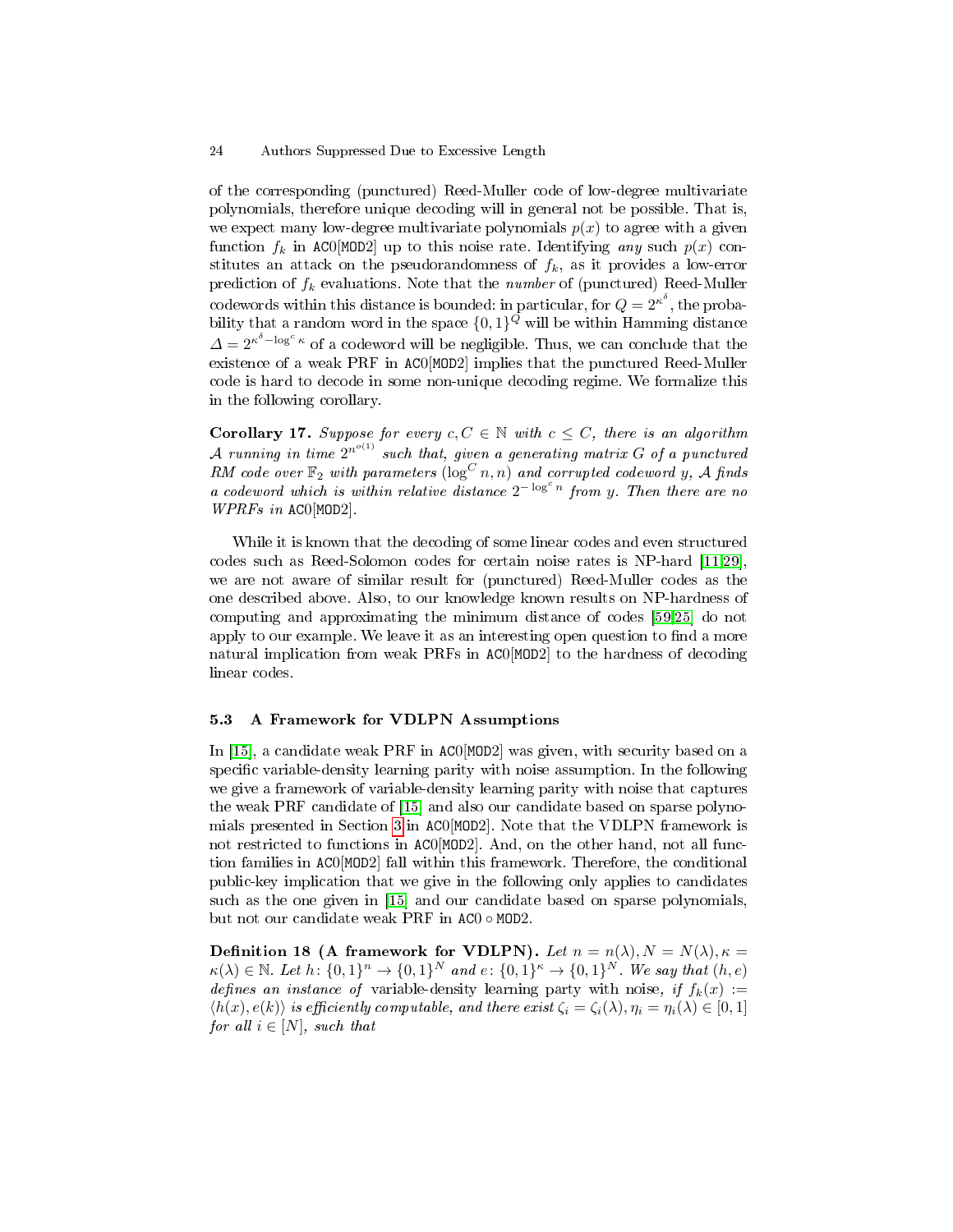- 1. for all  $i \in [N]$  it holds:  $Pr_x[h(x)_i = 1] = \zeta_i$  and  $Pr_k[e(k)_i = 1] = \eta_i$ ,
- 2. for all  $i \in [N]$  it holds:  $\zeta_i \geq \zeta_{i+1}$  and  $\eta_i \geq \eta_{i+1}$ ,
- 3. there exist polynomials  $p = p(\lambda), q = q(\lambda) \in \mathbb{N}$  such that:  $\sum_{i=1}^{N} \zeta_i \leq p$  and  $\sum_{i=1}^{N} \eta_i \leq q.$

We say that the variable-density learning parity with noise (VDLPN) assumption with respect to  $(h, e)$  is  $(Q, T, \epsilon)$ -hard, if  $f_k(x) := \langle h(x), e(k) \rangle$  is a  $(Q, T, \epsilon)$ -weak PRF.

Note that  $-$  even though not directly falling into the framework of learning parity with simple noise VDLPN implies an instance thereof. To see this consider a VDLPN tuple  $(h, e)$ . Now, let  $h_0: \{0, 1\}^n \to \{0, 1\}^n$  and  $h_1: \{0, 1\}^n \to$  $\{0,1\}^{N-n}$  such that  $h(x) = (h_0(x), h_1(x))$  for all  $x \in \{0,1\}^n$ , and similarly let  $e_0: \{0,1\}^{\kappa} \to \{0,1\}^n, e_1: \{0,1\}^{\kappa} \to \{0,1\}^{N-n}$ , such that  $e(k) = (e_0(k), e_1(k))$ for all  $k \in \{0,1\}^{\kappa}$ . Let  $\mathcal{G} = \{g_k: \{0,1\}^n \to \{0,1\} \mid k \in \{0,1\}^{\kappa}\}$ , where  $g_k(x) = \langle h_1(x), e_1(k) \rangle$ , and let  $f_{s,k} = \langle h_0(x), s \rangle \oplus g_k(x)$ . Now, if VDLPN with respect to  $(h, e)$  is hard, then so is learning parity with simple deterministic noise G with respect to the input distribution generated by  $h_0$ , due to the same reduction of LPN with arbitrary secret  $s^*$  to a uniform secret  $s'$  mentioned in a comment following Corollary [16.](#page-22-0)

## 5.4 Connections of VDLPN to Cryptomania

In the following we outline why VDLPN "morally" implies LPN with low noise and therefore public-key encryption. We cannot show a direct PKE implication, because the Alekhnovich construction [\[3\]](#page-26-15) does not apply directly if the matrix is also sparse, since the dual LPN assumption (i.e. the assumption that the pair  $(H, v)$  for a matrix H that generates the dual code and  $v = H \cdot e$  for a sparse noise vector e is indistinguishable from  $(H, r)$  for a uniformly random vector r ) cannot hold true in this case, as v will be biased towards 0.

What we mean by "morally" is that the noise rate itself is sufficiently low to imply PKE, and because typically LPN is considered to be hard on average for random codes (if the noise is sufficiently dense). In order to formalize this observation we formulate a conjecture stating that if there exists a code that is hard to decode with respect to some noise rate (where the noise itself can depend on the generator matrix of the code), then "almost all" codes are hard to decode with respect to this noise rate. In order to deal with the fact that the noise might depend on the matrix (and therefore replacing the matrix might in fact trivially render LPN insecure), we simultaneously replace the noise by noise that is Bernoulli distributed at the same rate.

<span id="page-24-0"></span>Conjecture 19 (Random LPN is the hardest). Let  $n = n(\lambda), Q = Q(\lambda), \kappa =$  $\kappa(\lambda), M = M(\lambda) \in \mathbb{N}$ , let  $\mathcal{G} = \{g_k : \{0,1\}^n \to \{0,1\} \mid k \in \{0,1\}^{\kappa}\}\)$  be a family of keyed functions and let  $h: \{0,1\}^n \to \{0,1\}^M$  such that learning parity with simple noise G is  $(Q, T, \epsilon)$ -hard for the input distribution generated by h. Then, we conjecture that the standard LPN problem with noise with rate  $\eta$  is  $(Q, T, \epsilon)$ hard. More precisely, we conjecture that if  $A\overset{\hspace{0.1em}\mathsf{\scriptscriptstyle\$}}{\leftarrow}\{0,1\}^{Q\times M}, s\overset{\hspace{0.1em}\mathsf{\scriptscriptstyle\$}}{\leftarrow}\{0,1\}^M$  are both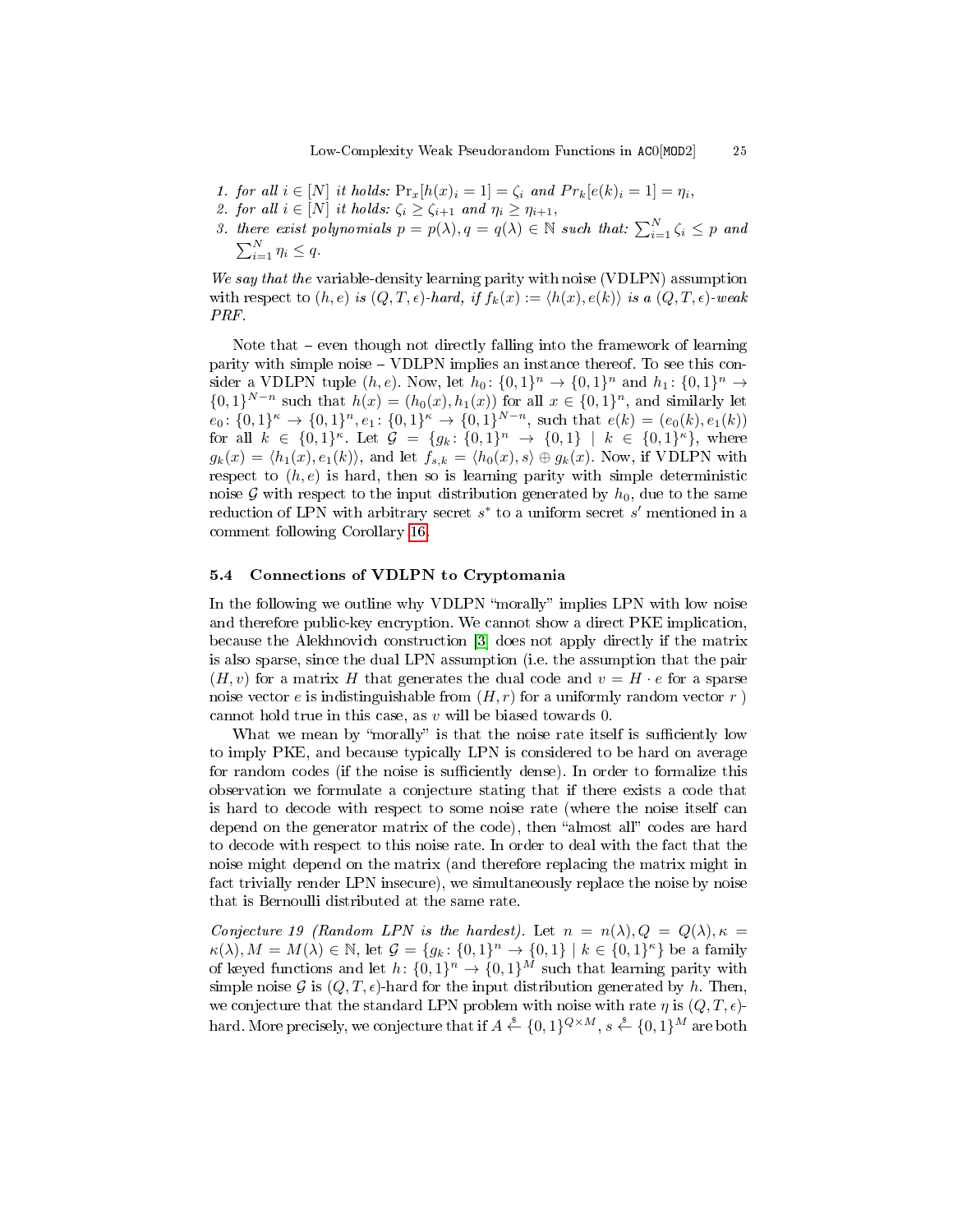sampled uniformly at random, and a noise vector  $e$  is sampled according to the Bernoulli distribution over  $\{0,1\}^Q$  with rate  $\eta \geq \Pr_{x \leftarrow \mathcal{D}, k \leftarrow \{0,1\}^{\kappa}}[g_k(x) = 1],$ then then there exists a constant  $c > 0$  such that the distribution of  $(A, As + f)$ is  $(T, \epsilon + 2^{-\lambda^c})$ -indistinguishable from the uniform distribution.

Note that relaxing the success probability of the adversary to  $\epsilon + 2^{-\lambda^c}$  is necessary, because there obviously exist some codes that are easy to distinguish from random for any non-trivial noise rate (e.g.  $A$  chosen as the all zero matrix).

In order to further weaken the conjecture, allowing for the possibility that there exist some codes that are significantly harder to decode than random codes, one can require that the input the generated by  $h$  (i.e. obtained by sampling  $x \stackrel{\hspace{0.1em}\mathsf{\scriptscriptstyle\$}}{\leftarrow} \{0,1\}^n$  and outputting  $h(x)$ ), have min-entropy at least polylog( $\lambda$ ). This weaker conjecture is still sufficient to prove the PKE implication of VDLPN.

In the full version, we prove the following.

**Lemma 20.** Let  $n = n(\lambda), N = N(\lambda), \kappa = \kappa(\lambda) \in \mathbb{N}, h: \{0, 1\}^n \to \{0, 1\}^N$  and  $e: \{0,1\}^{\kappa} \to \{0,1\}^N$ . Let  $T = T(\lambda) \in \mathbb{N}$  and  $Q = Q(\lambda)$  such that  $Q \in \lambda^{\omega(1)}$ . Then, if Conjecture [19](#page-24-0) holds and VDLPN is  $(Q, 2^{\lambda^c}, 2^{-\lambda^c})$ -hard for  $(h, e)$  for some constant  $c > 0$ , then public-key encryption with quasipolynomial running time and subexponential security exists.

Remark 21. Note that the noise rate implied by Razborov-Smolensky does not suffice to construct public-key encryption via Alekhnovich [\[3\]](#page-26-15) (even under the "random LPN is the hardest" conjecture), because the noise rate implied by the Razborov-Smolensky approximation is  $\omega(1/\sqrt{M})$ . In addition, constructions of PKE from LPN with constant noise, e.g., [\[63\]](#page-28-21), have quasi-polynomial running time and security. We are therefore not aware of any public-key implications for general weak PRFs in AC0[MOD2].

# 6 Acknowledgements

We thank Andrej Bogdanov, Nicolas Resch, and the anonymous Crypto reviewers for helpful discussions and suggestions.

E. Boyle supported by ISF grant 1861/16, AFOSR Award FA9550-21-1-0046, a Google Research Award, and ERC Project HSS (852952). G. Couteau supported by the ANR SCENE. N. Gilboa supported by ISF grant 2951/20, ERC grant 876110, and a grant by the BGU Cyber Center. Y. Ishai supported by ERC Project NTSC (742754), NSF-BSF grant 2015782, BSF grant 2018393, and ISF grant 2774/20. L. Kohl is funded by NWO Gravitation project QSC. Research of L. Kohl was done in part while at Technion, supported by ERC Project NTSC (742754). P. Scholl supported by the Danish Independent Research Council under Grant-ID DFF-6108-00169 (FoCC) and an Aarhus University Research Foundation starting grant.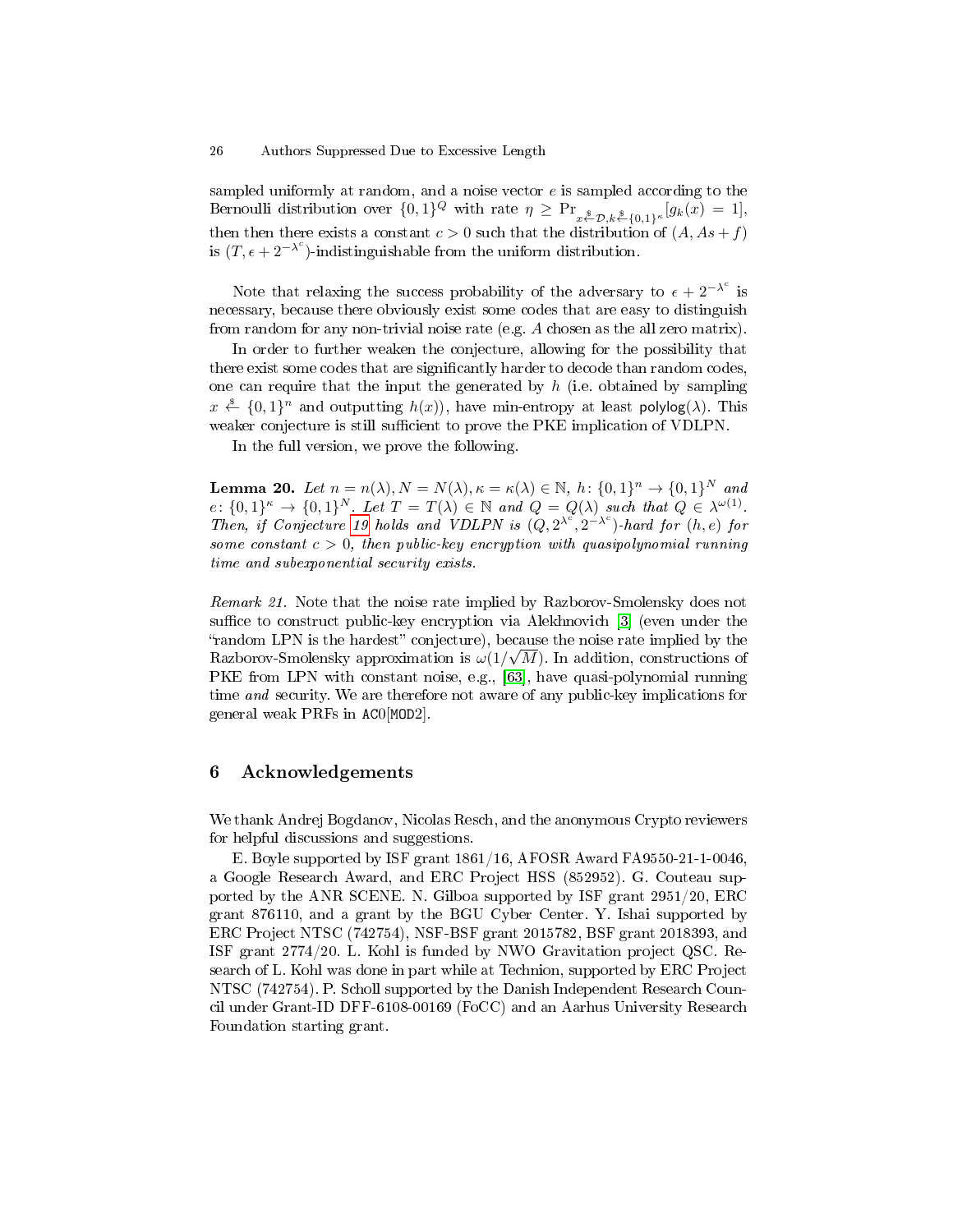# References

- <span id="page-26-7"></span>1. Akavia, A., Bogdanov, A., Guo, S., Kamath, A., Rosen, A.: Candidate weak pseudorandom functions in  $AC^0$   $o$  MOD<sub>2</sub>. In: ITCS 2014. ACM (Jan 2014)
- <span id="page-26-0"></span>2. Albrecht, M.R., Rechberger, C., Schneider, T., Tiessen, T., Zohner, M.: Ciphers for MPC and FHE. In: EUROCRYPT 2015, Part I. LNCS, Springer, Heidelberg (Apr 2015)
- <span id="page-26-15"></span>3. Alekhnovich, M.: More on average case vs approximation complexity. In: 44th FOCS. IEEE Computer Society Press (Oct 2003)
- <span id="page-26-9"></span>4. Applebaum, B.: Pseudorandom generators with long stretch and low locality from random local one-way functions. SIAM J. Comput.  $42(5)$ ,  $2008-2037$  (2013)
- <span id="page-26-18"></span>5. Applebaum, B., Lovett, S.: Algebraic attacks against random local functions and their countermeasures. SIAM Journal on Computing  $47(1)$ , 52-79 (2018)
- <span id="page-26-8"></span>6. Applebaum, B., Raykov, P.: Fast pseudorandom functions based on expander graphs. In: TCC 2016-B, Part I. LNCS, Springer, Heidelberg (Oct / Nov 2016)
- <span id="page-26-13"></span>7. Arora, S., Ge, R.: New algorithms for learning in presence of errors. In: ICALP 2011. pp. 403-415 (2011)
- <span id="page-26-3"></span>8. Ball, M., Holmgren, J., Ishai, Y., Liu, T., Malkin, T.: On the complexity of decomposable randomized encodings, or: How friendly can a garbling-friendly PRF be? In: ITCS 2020. LIPIcs (Jan 2020)
- <span id="page-26-6"></span>9. Banerjee, A., Peikert, C., Rosen, A.: Pseudorandom functions and lattices. In: EUROCRYPT 2012. LNCS, Springer, Heidelberg (Apr 2012)
- <span id="page-26-14"></span>10. Barkol, O., Ishai, Y.: Secure computation of constant-depth circuits with applications to database search problems. In: CRYPTO 2005. LNCS, Springer, Heidelberg (Aug 2005)
- <span id="page-26-19"></span>11. Berlekamp, E., McEliece, R., Van Tilborg, H.: On the inherent intractability of certain coding problems (corresp.). IEEE Transactions on Information Theory 24(3), 384386 (1978)
- <span id="page-26-11"></span>12. Blum, A., Furst, M.L., Kearns, M.J., Lipton, R.J.: Cryptographic primitives based on hard learning problems. In: CRYPTO'93. LNCS, Springer, Heidelberg (Aug 1994)
- <span id="page-26-10"></span>13. Bogdanov, A., Rosen, A.: Pseudorandom functions: Three decades later. Cryptology ePrint Archive, Report 2017/652 (2017), <http://eprint.iacr.org/2017/652>
- <span id="page-26-2"></span>14. Boneh, D., Ishai, Y., Passelègue, A., Sahai, A., Wu, D.J.: Exploring crypto dark matter: New simple PRF candidates and their applications. In: TCC 2018, Part II. LNCS, Springer, Heidelberg (Nov 2018)
- <span id="page-26-4"></span>15. Boyle, E., Couteau, G., Gilboa, N., Ishai, Y., Kohl, L., Scholl, P.: Correlated pseudorandom functions via variable-density LPN. In: FOCS (2020)
- <span id="page-26-5"></span>16. Braverman, M.: Polylogarithmic independence fools AC0 circuits. Journal of the ACM (JACM)  $57(5)$ ,  $1-10$  (2008)
- <span id="page-26-1"></span>17. Canteaut, A., Carpov, S., Fontaine, C., Lepoint, T., Naya-Plasencia, M., Paillier, P., Sirdey, R.: Stream ciphers: A practical solution for efficient homomorphicciphertext compression. In: FSE 2016. LNCS, Springer, Heidelberg (Mar 2016)
- <span id="page-26-12"></span>18. Carmosino, M.L., Impagliazzo, R., Kabanets, V., Kolokolova, A.: Learning algorithms from natural proofs. In: CCC 2016. pp.  $10:1-10:24$  (2016)
- <span id="page-26-16"></span>19. Cheraghchi, M., Grigorescu, E., Juba, B., Wimmer, K., Xie, N.:  $\mathrm{Ac}^0$ omod $_2$  lower bounds for the boolean inner product. J. Comput. Syst. Sci. 97, 45-59 (2018)
- <span id="page-26-17"></span>20. Courtois, N.T.: The security of hidden eld equations (hfe). In: Cryptographers' Track at the RSA Conference. pp. 266–281. Springer (2001)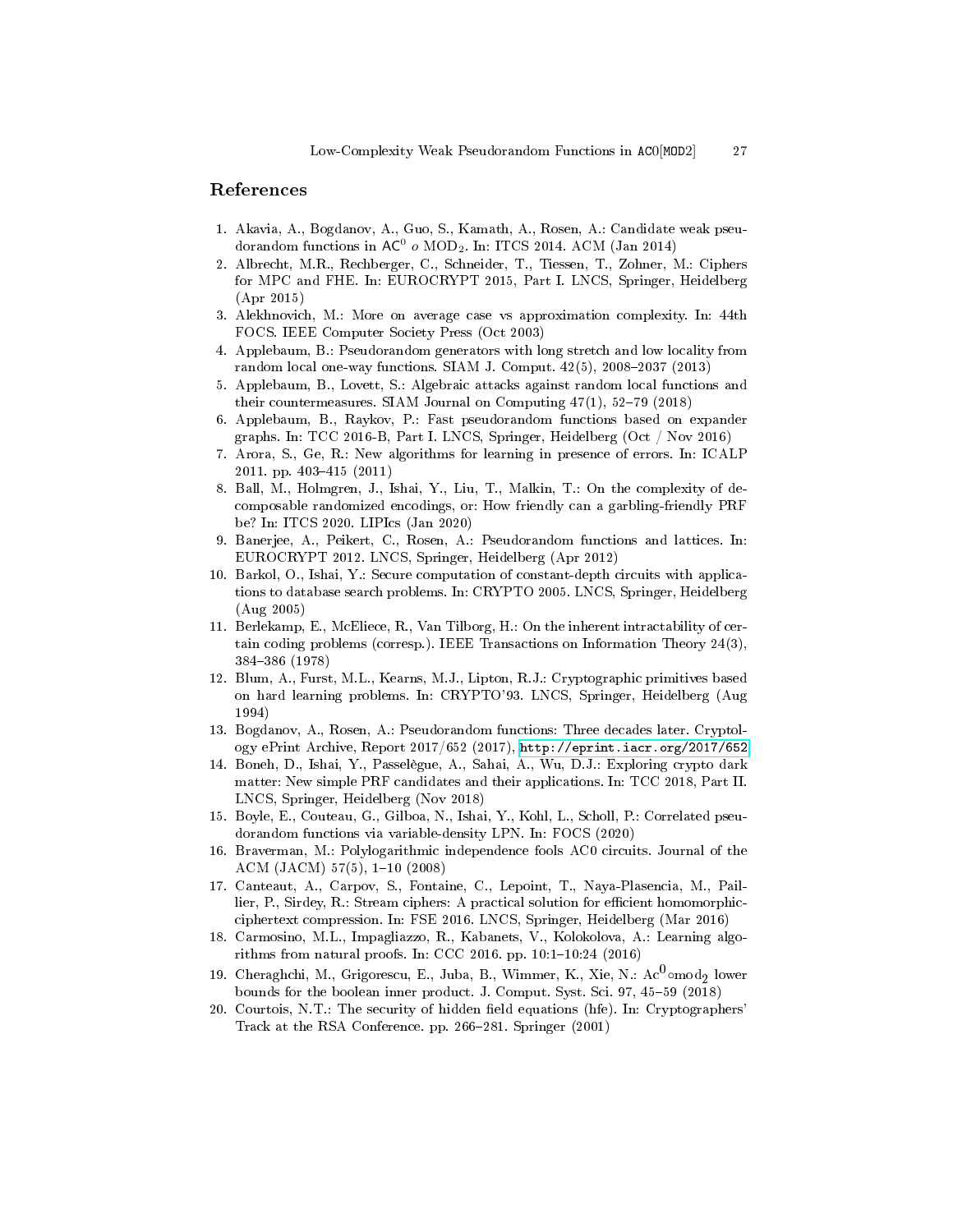- 28 Authors Suppressed Due to Excessive Length
- <span id="page-27-15"></span>21. Courtois, N.T.: Fast algebraic attacks on stream ciphers with linear feedback. In: Annual International Cryptology Conference. pp. 176–194. Springer (2003)
- <span id="page-27-14"></span>22. Courtois, N.T., Meier, W.: Algebraic attacks on stream ciphers with linear feedback. In: International Conference on the Theory and Applications of Cryptographic Techniques. pp. 345359. Springer (2003)
- <span id="page-27-13"></span>23. Couteau, G., Meyer, P.: Breaking the circuit size barrier for secure computation under quasi-polynomial LPN. In: EUROCRYPT 2021 (2021)
- <span id="page-27-6"></span>24. Daniely, A., Vardi, G.: From local pseudorandom generators to hardness of learning. arXiv preprint arXiv:2101.08303 (2021)
- <span id="page-27-20"></span>25. Dumer, I., Micciancio, D., Sudan, M.: Hardness of approximating the minimum distance of a linear code. IEEE Transactions on Information Theory  $49(1)$ ,  $22-37$ (2003)
- <span id="page-27-18"></span>26. Feldman, V., Gopalan, P., Khot, S., Ponnuswami, A.K.: On agnostic learning of parities, monomials, and halfspaces. SIAM Journal on Computing 39(2), 606-645 (2009)
- <span id="page-27-12"></span>27. Filmus, Y., Ishai, Y., Kaplan, A., Kindler, G.: Limits of preprocessing. In: CCC 2020 (2020)
- <span id="page-27-2"></span>28. Furst, M., Saxe, J.B., Sipser, M.: Parity, circuits, and the polynomial-time hierarchy. Mathematical systems theory  $17(1)$ ,  $13-27$  (1984)
- <span id="page-27-19"></span>29. Gandikota, V., Ghazi, B., Grigorescu, E.: On the np-hardness of bounded distance decoding of reed-solomon codes. In: 2015 IEEE International Symposium on Information Theory (ISIT). pp. 2904-2908. IEEE (2015)
- <span id="page-27-7"></span>30. Goldreich, O.: Candidate one-way functions based on expander graphs. Cryptology ePrint Archive, Report 2000/063 (2000), <http://eprint.iacr.org/2000/063>
- <span id="page-27-0"></span>31. Goldreich, O., Goldwasser, S., Micali, S.: How to construct random functions (extended abstract). In: 25th FOCS. IEEE Computer Society Press (Oct 1984)
- <span id="page-27-3"></span>32. Håstad, J.T.: Computational limitations for small-depth circuits. MIT press (1987)
- <span id="page-27-16"></span>33. Håstad, J.: Almost optimal lower bounds for small depth circuits. In: Proceedings of the eighteenth annual ACM symposium on Theory of computing. pp. 620 (1986)
- <span id="page-27-5"></span>34. Hellerstein, L., Servedio, R.A.: On PAC learning algorithms for rich boolean function classes. Theor. Comput. Sci.  $384(1)$ ,  $66-76$  (2007), [https://doi.org/10.](https://doi.org/10.1016/j.tcs.2007.05.018) [1016/j.tcs.2007.05.018](https://doi.org/10.1016/j.tcs.2007.05.018)
- <span id="page-27-8"></span>35. Ishai, Y., Kushilevitz, E., Ostrovsky, R., Sahai, A.: Cryptography with constant computational overhead. In:  $STOC$  2008. pp. 433-442 (2008)
- <span id="page-27-11"></span>36. Jackson, J.C.: An efficient membership-query algorithm for learning dnf with respect to the uniform distribution. Journal of Computer and System Sciences (3) (1997)
- <span id="page-27-17"></span>37. Johansson, T., Jönsson, F.: Improved fast correlation attacks on stream ciphers via convolutional codes. In: EUROCRYPT'99. LNCS, Springer, Heidelberg (May 1999)
- <span id="page-27-1"></span>38. Kearns, M.J., Valiant, L.G.: Cryptographic limitations on learning boolean formulae and finite automata. J. ACM  $41(1)$ , 67-95 (1994)
- <span id="page-27-9"></span>39. Kharitonov, M.: Cryptographic hardness of distribution-specific learning. In: 25th ACM STOC. ACM Press (May 1993)
- <span id="page-27-10"></span>40. Krause, M., Lucks, S.: On the minimal hardware complexity of pseudorandom function generators. In: Annual Symposium on Theoretical Aspects of Computer Science. pp. 419-430. Springer (2001)
- <span id="page-27-4"></span>41. Linial, N., Mansour, Y., Nisan, N.: Constant depth circuits, Fourier transform, and learnability. In: 30th FOCS. IEEE Computer Society Press (Oct / Nov 1989)